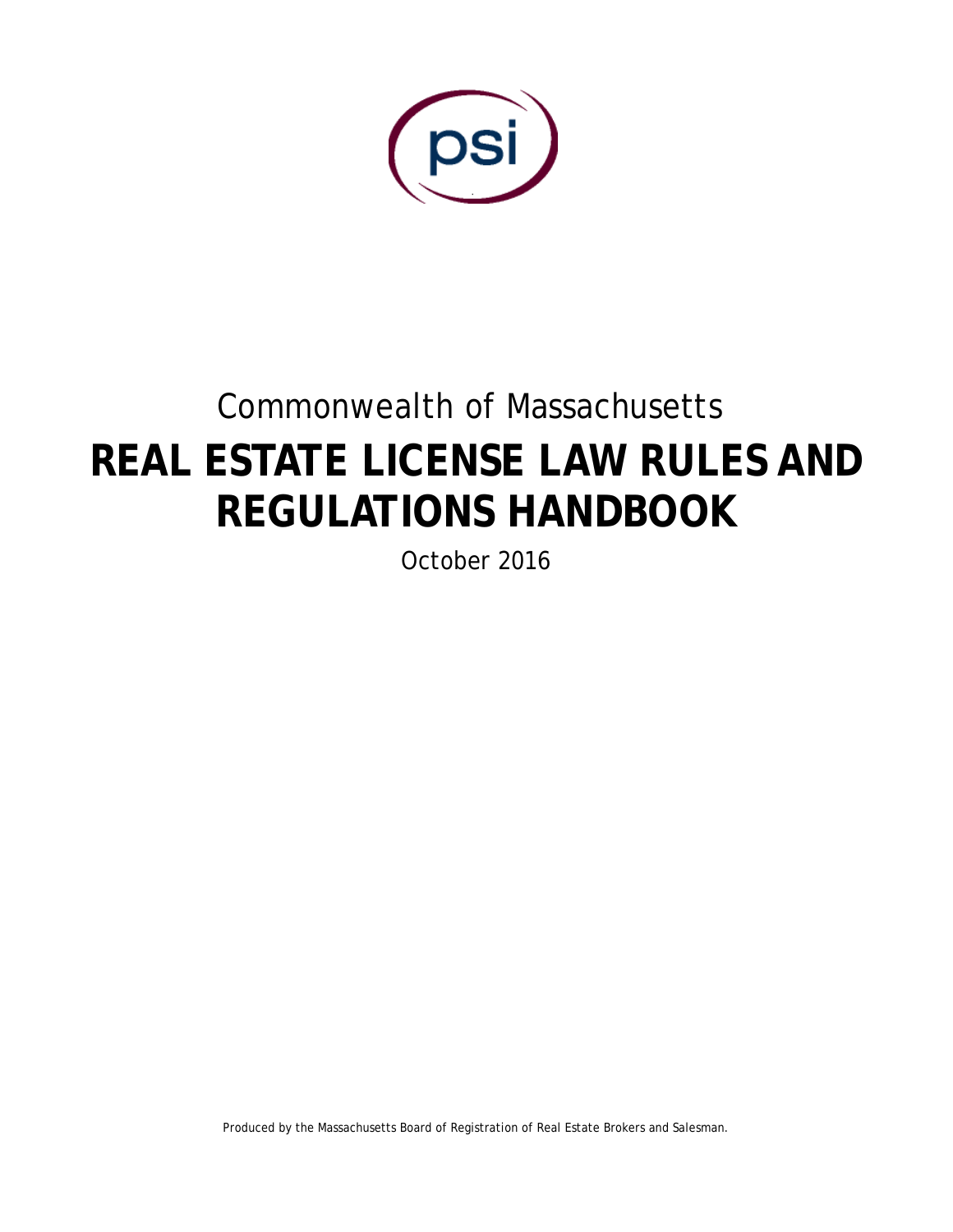#### **§ 54. Board of Registration of Real Estate Brokers and Salesmen; Appointment; term; re appointment; Filling of Vacancies.**

There shall be a board of registration of real estate brokers and salesmen, in this section and in sections fifty-five to fiftyseven, inclusive called the board, to be appointed by the governor, with the advice and consent of the council, consisting of five members, citizens of the commonwealth, three of whom shall be actively engaged in the real estate business as a full-time occupation for at least seven years prior to their appointment and who shall be licensed real estate brokers, and two of whom shall be representatives of the public. The governor shall designate the chairman. As the term of office of a member of the board expires, his successor shall be appointed by the governor, with like advice and consent, to serve for five years. Each member shall be eligible for re appointment and shall serve until the qualification of his successor. The governor may also, with like advice and consent, fill any vacancy of the board for the unexpired portion of the term.

#### **§ 55. Same Subject; Meetings.**

The board shall hold at least four meetings each year and may hold special meetings as required. Time, place and notice of all meeting shall be as required by rules or by-laws made by the board. A quorum shall consist of three members. In case of vacancy in the office or the absence of the chairman the senior member shall perform the duties of the chairman. A written record which shall be open to public inspection shall be kept of all meetings and of the business transacted thereat.

#### **§ 56. Same Subject; Rules or Bylaws; Seal; Annual Report.**

The board may make such rules or by-laws, not inconsistent with the law, as it may deem necessary in the performance of its duties. The board shall have a seal. The board shall annually render to the governor and the general court a report of its proceedings, which shall include an itemized statement of all receipts and expenses of the board for the year.

#### **§ 57. Same Subject; Compensation and expenses; Employment of Secretary and Clerical and Technical assistants and Compensation thereof.**

Each member of the board shall serve without compensation, but shall be paid by the commonwealth the expenses necessarily incurred by him in the discharge of his official duties. The board may, subject to chapter thirty-one, employ a secretary and such other clerical and technical assistants as may be necessary to discharge its official duties, shall establish their duties, and, subject to the provisions of sections forty-five to fifty, inclusive, of chapter thirty, shall fix their compensation which shall be paid by the commonwealth. The commonwealth shall provide the board with adequate office space and shall pay the expenses of the board in the performance of its duties.

## **M.G.L. CH. 112**

#### **§ 87PP. Definitions**

For the purposes of sections eighty-seven PP to eighty-seven DDD, inclusive, the following words and phrases, unless the context otherwise requires, shall have the following meanings:-

*"Board"*, the board of registration of real estate brokers and salesmen.

*"Non-resident"*, shall include and deemed to apply to an individual whose principal place of abode is without the commonwealth and to corporation, society, association or partnership, organized, formed or existing under the laws of another state and which does not maintain a usual place of business within the commonwealth.

*"Real estate broker"*, hereinafter referred as broker, any person who for another person and a fee, commission or other valuable consideration, or with the intention or with the expectation of upon the promise of receiving or collecting a fee, commission or other valuable consideration, does any of the following:- sell, exchange, purchases, rents or leases, or negotiates, or offers, attempts or agrees to negotiate the sale, exchange, purchase, rental or leasing of any real estate, or lists or offers, attempts or agrees to list any real estate, or buys or offers to buy, sells or offers to sell or otherwise deals in options on real estate, or advertises or holds himself out as engaged in the business of selling, exchanging, purchasing, renting or leasing real estate, or assists or directs in the procuring of prospects or the negotiation or completion of any agreement or transaction which results or is intended to result in the sale, exchange, purchase, leasing or renting of any real estate.

*"Real estate salesman"*, hereinafter referred to as salesman, an individual who performs any act or engages in any transaction included in the foregoing definition of a broker, except the completion of the negotiation of any agreement or transaction which results or is intended to result in the sale, exchange, purchase, renting or leasing of any real estate.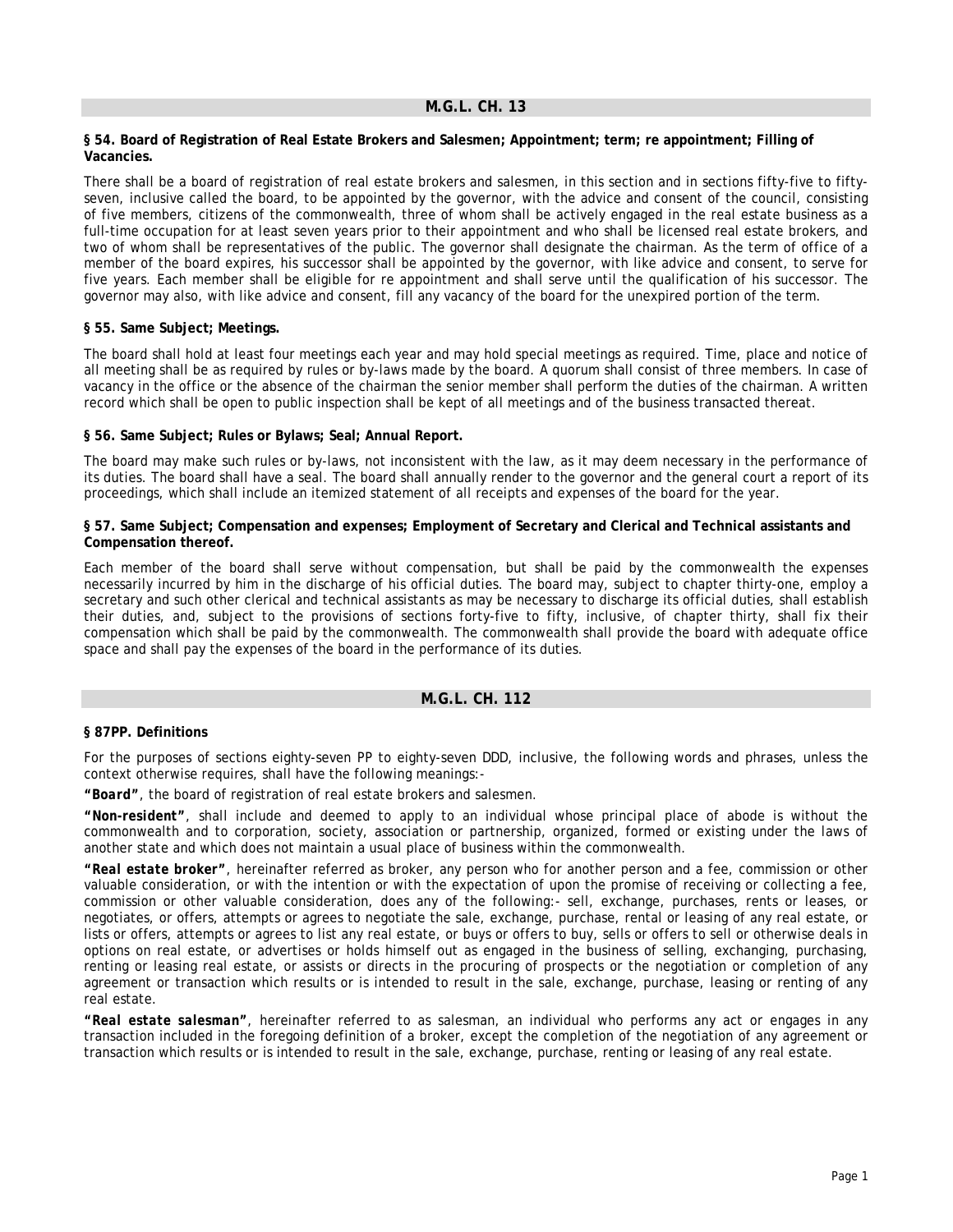#### **§ 87QQ. Sections 87PP to 87DDD Not to be Applicable to Certain Persons.**

The provisions of sections eighty-seven RR to eighty-seven DDD, inclusive, shall not apply to the following:- any person whom, acting for himself as owner, lessor, leasee, tenant or mortgagee, shall perform any of the aforesaid acts of a broker or salesman with reference to real estate owned or leased or rented by or to him; the regular employees of any person aforesaid, with respect to such real estate, if such acts are performed in the regular course of, or as an incident to, the management of such real estate and the investment therein; any person, while acting for himself, who seeks to acquire, lease or rent real estate for his own use or investment or his regular employees acting in behalf of such person in the regular course of their employment; a person acting for himself in negotiating a loan secured or to be secured by a mortgage or other encumbrance upon real estate, of his regular employees acting therein in behalf of such person in the regular course of their employment; a managing agent while acting under a contract with the owner of the real estate or the regular employees of such agent acting in his behalf in the regular course of their employment; a person acting as a licensed auctioneer; a person buying selling or otherwise dealing in stock, bond or other security or certificate of beneficial interest in any trust; a public officer or employee while performing his official duties; a person acting as attorney in fact under a duly executed power of attorney from an owner of real estate authorizing the final consummation by performance of any contract for the sale, leasing or exchange of real estate; the services rendered to a client by an attorney at law in the performance of his duties as such; a receiver, trustee in bankruptcy, executor, administrator, guardian or conservator, while acting as such: a person selling real estate under order of any court; a trustee acting under a written instrument of trust, or deed or declaration of trust, or will, or his regular employees, acting in the course of their employment; a bank as defined in section one of chapter one hundred and sixty-seven or organized under the laws of the United States or an insurance company lawfully engaged in business in the commonwealth, or the regular employees of such bank or insurance company acting in the course of their employment, when such bank or insurance company is acting in any aforementioned capacity of fiduciary or is acting for itself in negotiating a loan secured or to be secured by a mortgage or other encumbrance upon real estate or is acting for itself with reference to real estate owned, mortgaged, leased or rented, by or to it or which it seeks to acquire, lease or rent for its own use; a credit union organized under chapter one hundred and seventy-one or the regular employees thereof acting in the course of their employment.

#### **§ 87RR. License to Engage in Business as Broker or Salesman; Relationship Between Salesman and Broker, Recovery of Fees.**

Except as otherwise provided, no person shall engage in the business of or act as a broker or salesman directly or indirectly, either temporarily or as an incident to any other transaction, or otherwise, unless he is licensed.

No salesman may conduct or operate his own real estate business nor act except as the representative of a real estate broker who shall be responsible for the salesman and who must approve the negotiation and completion by the salesman of any transaction or agreement which results or is intended to result in the sale, exchange, purchase, renting or leasing of any real estate or in a loan secured or to be secured by mortgage or other encumbrance upon real estate. No salesman shall be affiliated with more than one broker at the same time nor shall any salesman be entitled to any fee, commission or other valuable consideration or solicit or accept the same from any person except his licensed broker in connection with any such agreement or transaction. A salesman may be affiliated with a broker either as an employee or as an independent contractor but shall be under such supervision of said broker as to ensure compliance with this section and said broker shall be responsible with the salesman for any violation of section eighty-seven AAA committed by said salesman.

Except as otherwise provided no person shall recover in any suit or action in the courts of the commonwealth for compensation for services as a broker performed within the commonwealth unless he was a duly licensed broker at the time such services were performed; provided, however, that nothing contained herein shall be construed as affecting the right of a licensed salesman to recover in a suit or action against a broker on any contract or agreement with said broker.

#### **§ 87SS. Requirements for Issuance of License; Compliance with § 87SS to 87DDD; Classroom Instruction; Written Examinations.**

No license to engage as a broker or salesman shall be issued to any applicant unless he has complied with all the pertinent provisions of this section and sections eighty-seven TT to eighty-seven DDD, inclusive, and if the applicant is an individual, unless he shall have satisfactorily passed a written examination conducted by the board or an independent testing service designated by the board, and, in the case of an application for broker's license by an individual resident of the commonwealth, unless he shall have had his principal place of abode within the commonwealth for one year next prior to the issuance of such license; provided, however, that any applicant who is an attorney at law of the commonwealth shall not be required to take such examination or to have had such principal place of abode for such period.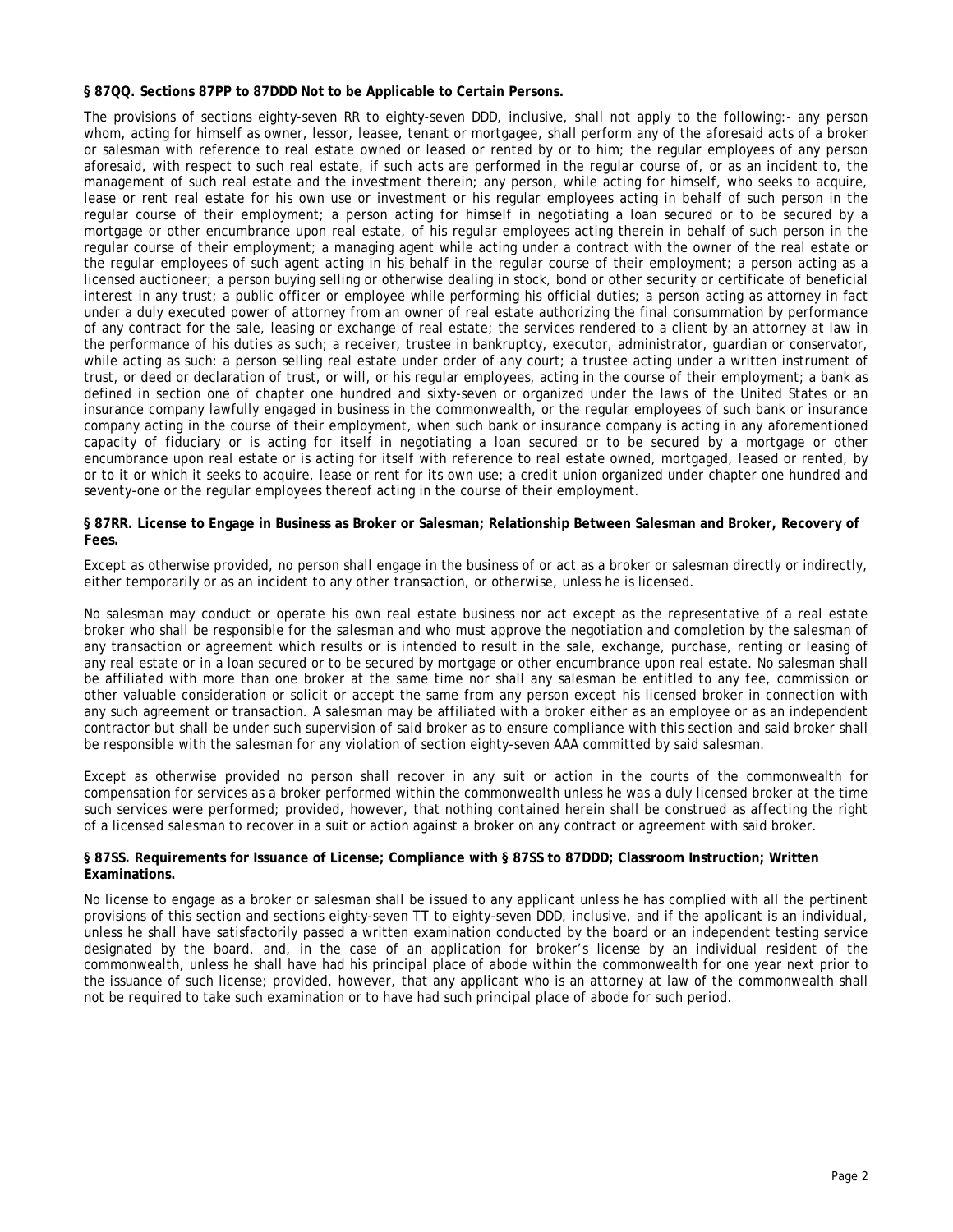Every individual applicant for a license as a salesman who is required to take an examination therefor shall, as a prerequisite to taking such examination, submit proof satisfactory to the board that the has completed courses in real estate subjects approved by the board, such courses to total forty classroom hours of instruction; provided, however, that applicants having successfully completed a course in real property while enrolled in an accredited law school in the commonwealth may also take such examination. Every individual applicant for a license as a broker who is required to take an examination therefor shall, as a prerequisite to taking such examination, submit proof satisfactory to the board that he has been actively associated with a real estate broker for a period of three years as a real estate salesman and that he has completed additional courses in real estate subjects approved by the board, such courses to total forty classroom hours of instruction.

Such examination shall be prepared by the board or the designated independent testing service to enable the board to determine the competence of the applicant to transact the business of a broker or a salesman. The board or its designated independent testing service shall conduct such examinations at least six times in each calendar year for broker's examinations and at least eight times in each calendar year for salesman's examinations. There shall be no limit placed on the number of applicants who may take the examinations on any examination date. In determining competence the board shall require proof that the applicant has a fair understanding of the principles of real estate practice, real estate agreements and principal and agent relations, of the rudimentary principles of the economics and appraising of real estate, and of the provisions of sections eighty-seven PP to eighty-seven DDD, inclusive. The examination for a salesman's license shall be based upon the same general subject matter as for a broker's license, but shall be more elementary in character.

The board may make, and from time to time alter, amend or repeal rules and regulations for the conduct of such examinations not inconsistent herewith.

#### **§ 87TT. Requirements for Issuance of License; Application for License; Issuance; Bond by Applicant for Broker's License; Temporary License upon Death of Broker.**

Applications for licenses, signed and sworn to by the applicant, shall be made on forms furnished by the board and shall be accompanied by the prescribed fee for examination. The fee for the issuance of the license shall be payable upon receipt of notice of passing the examination. Each applicant shall furnish evidence of good moral character. If an application for a broker's license is made by a corporation, society, association or partnership, evidence of the good moral character of all the officers and directors, or holders of similar positions, or of all the partners, as the case may be, shall also be furnished. No license shall be issued unless evidence of good moral character, as required by this section is found.

No license shall be issued unless the application has been on file with the board at least ten days. No broker's license shall be issued to any individual under eighteen years of age.

No broker's license shall be issued or renewed until the applicant gives to the board a bond in the form approved by said board in the sum of five thousand dollars, executed by the applicant and by a surety company authorized to do business within the commonwealth, or by the applicant and by two good and sufficient sureties approved by the board. Said bond shall be payable to the commonwealth, for the benefit of any person aggrieved, and shall be conditioned upon the faithful accounting by the broker for all funds entrusted to him in his capacity as such. Any person so aggrieved may bring suit on the bond in his own name; provided, however, that the aggregate liability of the surety to all such persons shall, in no event, exceed the sum of such bond. The board may revoke the license of any broker whenever the bond filed by him ceases to be in full force and effect.

In the event of the death of a licensed broker who is the sole proprietor of a real estate business, the board shall, upon application by his legal representative, issue, without examination, a temporary license to such legal representative, or to an individual designated by him and approved by the board, upon filing of a bond as aforesaid and the payment of the prescribed fee, which shall authorize such temporary licensee to continue to transact said business for a period not to exceed one year from the date of death subject to all other provisions of sections eighty-seven PP to eighty-seven DDD applicable to a licensed broker except that such temporary license shall not be renewed.

## **§ 87UU. Issuance of Broker's License to Corporation, etc.; Effect; No Salesman's License to Be Issued to Corporation, etc.**

An application for a broker's license by a corporation, society, association or partnership shall designate at least one of its officers of partners as its representative for the purpose of obtaining its said license, and each such officer or partner so designated shall apply to the board for a broker's license in his own name at the same time unless he is already as licensed broker.

No broker's license shall be issued to a corporation, society, association or partnership unless an officer or partner so designated has been issued a broker's license as an individual. When the officer or partner so designated has been issued a broker's license as an individual and the corporation, society, association or partnership has complied with all pertinent requirements for the issuance of a broker's license to it, the board shall, for a fee, as determined annually by the commissioner of administration under the provisions of section three B of chapter seven, paid in advance to the board, issue to it a broker's license which shall also bear the name of each designated officer or partner to whom a broker's license as an individual has been issued, and each such designated officer or partner shall be entitled to perform all the acts of a broker as agent or officer of such corporation, society, association or partnership, but shall not so act on his own behalf so long as he continues to be a designated officer or partner, unless the written consent thereto of such corporation, society, association or partnership is filed with the board.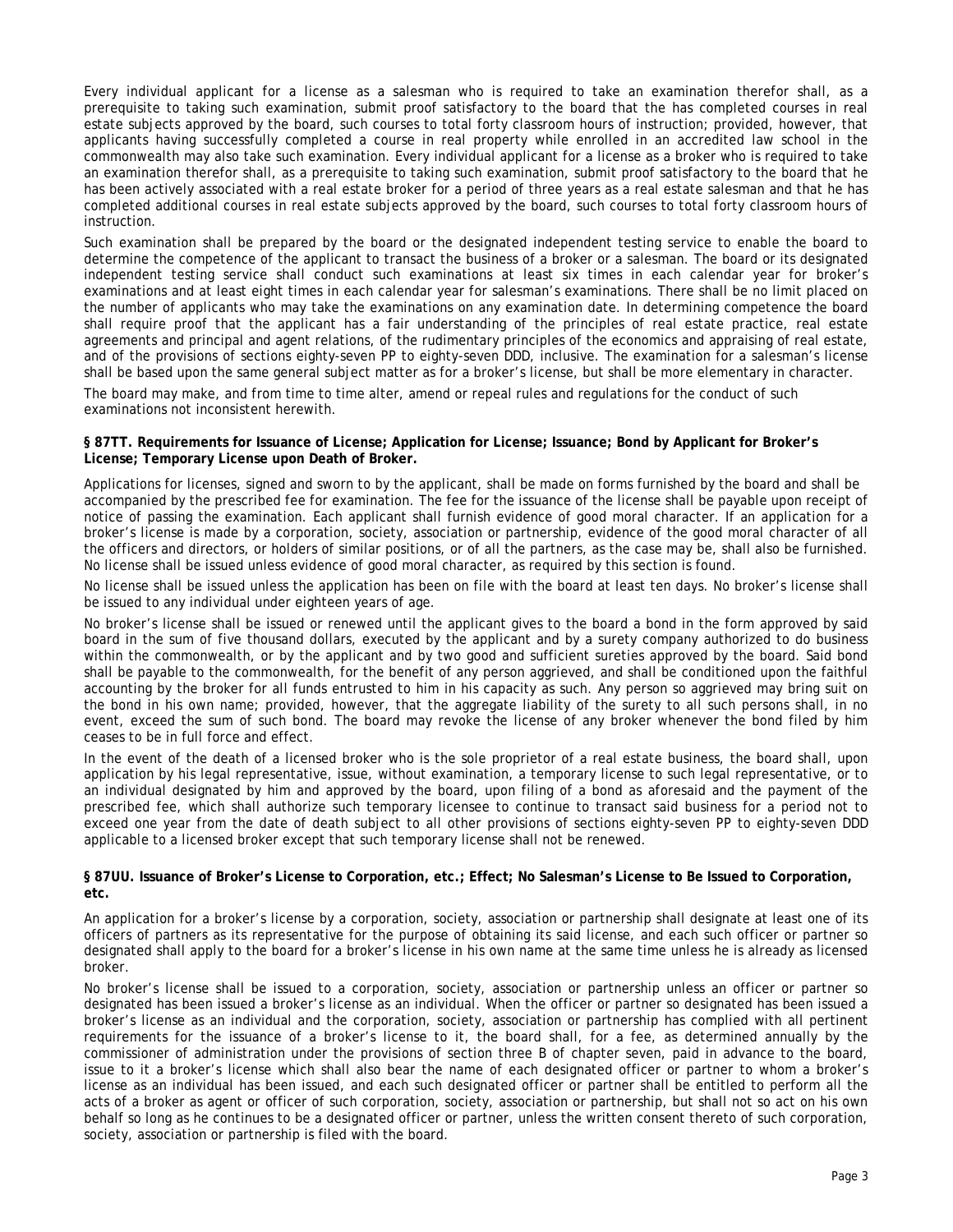The license of a corporation, society, association or partnership shall cease unless at least one such designated officer or partner, as the case may be, is a licensed broker. If any designated officer or partner shall be refused a license or renewal, or if his license is revoked or suspended, or if he ceases to be connected with or to act in behalf of such corporation, society, association or partnership, it shall have the right to designate another officer or partner in his place who shall apply for a broker's license as an individual, unless he is already a licensed broker. Upon the death or disability of a sole designated officer or partner, who has been licensed, or upon the severance of his connection with the corporation, society, association or partnership, the corporation, society, association or the surviving partner or partners or successor partnership of the licensed partnership, if any, acting by another officer or partner, as the case may be, may continue to transact business and to exercise all rights of a broker subject to such regulations as may be made by the board, for a period not to exceed one year from such death, disability or severance as if its license were in full force and effect, subject to the suspension or revocation of such privilege for any cause which would be grounds for the suspension or revocation of a license; provided, that it shall proceed with due diligence to qualify for the issuance of a new license; and provided, further, that the corporation, society, association or the surviving partner or partners or successor partnership, as the case may be, shall maintain in effect during said period a bond as prescribed in section eighty-seven TT as if a broker's license had been issued and was in effect for such period.

Except as otherwise provided, nothing in this section shall permit any other individual connected with any corporation, society, association or partnership, to which a license has been issued, to act as a broker or salesman on its behalf or otherwise without first obtaining a license so to act, and nothing in this section shall be construed as preventing any such other individual who is a licensed broker or salesman from acting as such on its behalf, if so authorized by it.

No salesman's license shall be issued to a corporation, society, association or partnership.

## **§ 87VV. Unlicensed Salesman Not to Be Affiliated with Broker; Certain Acts of Licensed Salesman Prohibited; Notice of Change of Business Addressee.**

No salesman who is not licensed shall be affiliated with a broker. A licensed salesman affiliated with a licensed broker shall not act as salesman for any other licensed broker while so affiliated, nor accept any valuable consideration for the performance of any act as a real estate salesman from any person except the broker with whom he is affiliated. A licensed salesman shall promptly give written notice to the board of any change of his business address, and failure to give such notice shall be grounds for the revocation of such license.

#### **§ 87WW. Licensing of Non-Resident as Broker or Salesman; Appointment of Chairman of Board to Receive Service of Process.**

A non-resident may be licensed as a broker and a non-resident individual may be licensed as a salesman upon conforming to all pertinent provisions of sections eighty-seven PP to eighty-seven DDD, inclusive; provided, that the board may exempt from the written examination prescribed in section eighty-seven SS a broker or salesman duly licensed in any other state of the United States under the laws of which a similar exemption is extended to licensed brokers and salesmen of the commonwealth. Such non-resident licensee shall not be required to maintain a usual place of business within the commonwealth; provided, that such non-resident broker shall maintain a usual place of business within such other state in which he is so licensed.

No license shall be issued to such non-resident until he shall have filed with the chairman of the board a power of attorney constituting and appointing said chairman and his successor his true and lawful attorney, upon whom all lawful processes in any action or legal proceeding against him may be served, and therein shall agree that any lawful process against him which may be served upon his said attorney shall be of the same force and validity as if served on said non-resident, and that the authority thereof shall continue in force irrevocably as long as any liability of said non-resident remains outstanding in the commonwealth. Service of such process shall be made by leaving duplicate copies thereof in the hands or office of the chairman, and the chairman shall forthwith send one of said copies by mail, postage prepaid, addressed to the defendant at his last address as appearing on the records of the board. One of the duplicates of such process, certified by the chairman as having been served upon him, shall be deemed sufficient evidence of such service, and service upon such attorney shall be deemed service upon the principal.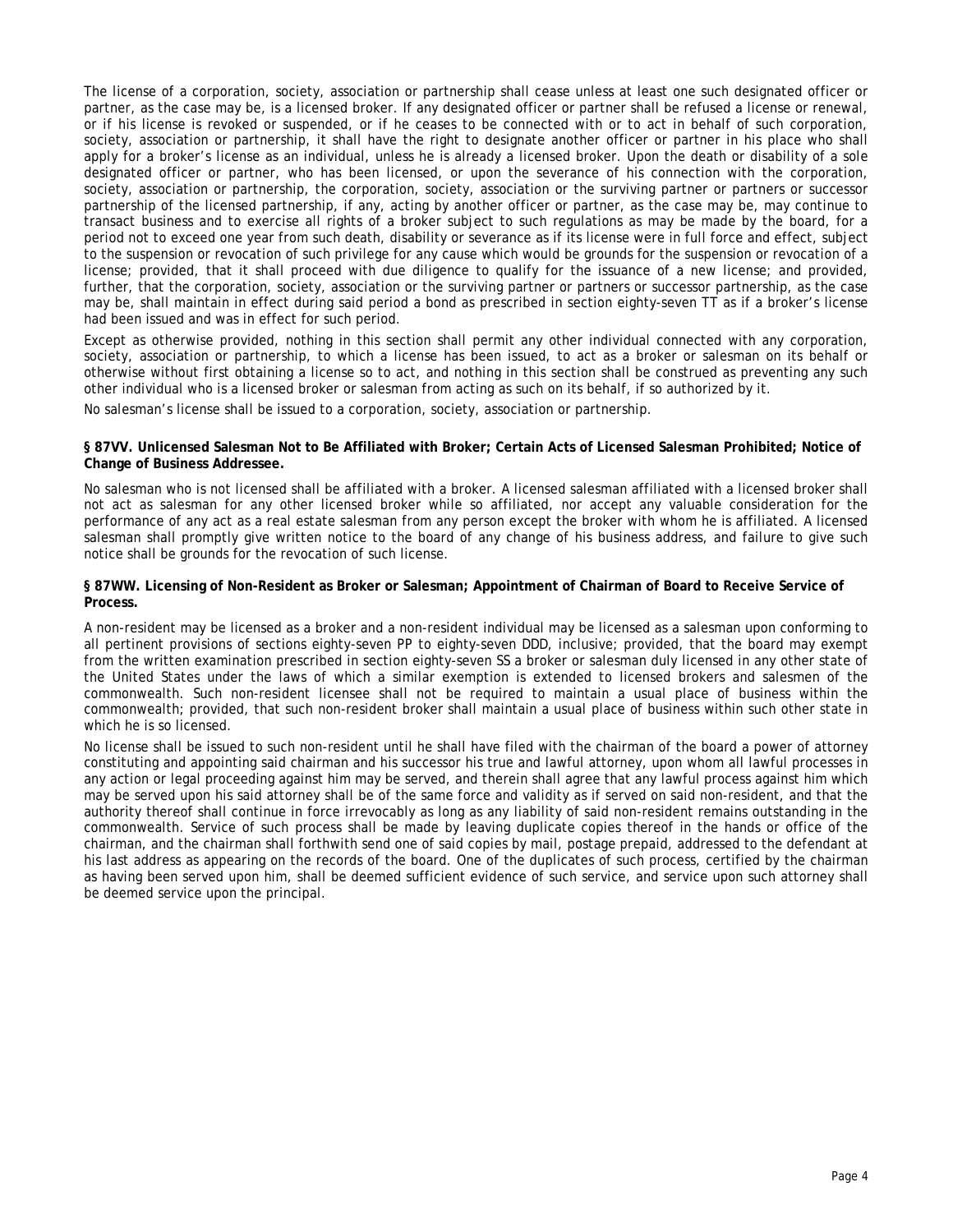#### **§ 87XX. Issuance of License; Form; Term; Renewal; Board to Keep Record and Provide for Publication of Lists of Licensed Brokers and Salesmen.**

The board shall issue a license to an applicant who has complied with all pertinent requirements which shall entitle him to act as a broker or a salesman, as the case may be; provided, however, that a license issued to a corporation, society, association or partnership shall not authorize any unlicensed individual connected therewith to act as broker or salesman except as expressly provided in section eighty-seven UU. Such license shall be in such form as the board may determine, shall set forth the name and address of the licensee, shall specify the nature of the license, whether for a broker or salesman, the date of issuance, and shall bear a facsimile of the seal of the board. Except as otherwise provided in section eighty-seven UU in the case of a license issued to a corporation, society, association or partnership, a license shall be valid for a period of two years from the date of issue unless sooner suspended or revoked and shall be valid for a period of two years from the date of issue unless sooner suspended or revoked and shall be renewed by the board biennially thereafter, without examination, upon payment of the fee prescribed in section eighty-seven ZZ; provided, that the applicant, if an individual, or, if a corporation, society, association or partnership, each officer and director or holder of similar position or each partner, of whom evidence of good moral character is required in connection with the application for an original license in section eighty-seven TT, has not been found to be disqualified because of lack of good moral character, or for any ground set forth in sections eighty-seven PP to eighty-seven DDD, inclusive; and, provided, further, that the license of a corporation, society, association or partnership shall be renewed only upon the renewal of the individual license of at least one of its designated officers or partners as the case may be. No fee shall be required of a corporation, society, association or partnership for the renewal of its license. Applications for renewals of licenses shall be signed and sworn to by the applicant and shall be made on forms furnished by the board. Such application forms shall be mailed by the board to each broker and salesman registered with the board, together with notice of the expiration of his license, not less than thirty days prior to such expiration. Renewal licensed shall be in such form as the board may determine. Notwithstanding the foregoing, the license originally issued to an individual shall be valid until the anniversary of the licensee's date of birth next occurring more than twenty-four months after the date of issuance. The board shall keep a record of all licensed brokers and salesmen which shall be open to inspection by the public and shall, from time to time, cause to be printed a new or revised publication containing an alphabetical list of such brokers and salesmen, together with their addresses, accompanied by such other information relative to the enforcement of the provisions of this chapter as it may deem of interest to the public.

## **§ 87XX½. Continuing Education**

Any person holding a real estate broker or salesman license, which is subject to renewal on or after January First, nineteen hundred and ninety-nine, shall, within twenty-four months prior to each renewal, satisfactorily complete courses or programs of instruction approved by the board; provided, that for licenses renewed on or before December thirty-first, two thousand, the attendance at such courses or programs of instruction shall be equal to a total of twelve hours; and provided, further, that for licenses renewed on or after January first, two thousand and one, such number shall be no less than six hours but no more than twelve hours as determined by the board. The curriculum contained in such courses or programs shall contain at least six hours of instruction concerning or related to compliance with laws and regulations selected from any of the following subjects: fair housing; equal employment opportunity; accessibility for the disabled; agency law; environmental issues in real estate; zoning and building codes; real estate appraisal and financing; property tax assessments and valuation; and real estate board regulations. The board shall certify in advance the curriculum forming the basis of such courses and programs which satisfy the provisions of this section.

Every person who is subject to the provisions of this section shall furnish, in a form satisfactory to the board, written certification that the required courses or programs were successfully completed. Upon such completion of approved courses or programs, the licensee shall be deemed to have met the continuing education requirements of this section for license renewal. Every person who fails to furnish, in a form satisfactory to the board, written certification that the required courses or programs were completed shall be granted inactive status by the board upon renewal of his license in accordance with section eighty-seven XX.

Any person failing to meet requirements imposed upon him by this section or who has submitted to the board a false or fraudulent certification of compliance therewith, shall, after a hearing thereon, which hearing may be waived by such person, be subject to the suspension of his license until such time as such person shall have demonstrated to the satisfaction of the board that he has complied with all of the requirements of this section as well as with all other laws, rules and regulations applicable to such licensing.

The provisions of this section shall not apply to any person licensed by the board under the provisions of section eightyseven SS who is not required to take an examination to be licensed; provided, however, that any out-of-state licensee who receives reciprocity from the board to practice in the commonwealth shall demonstrate to the board compliance with a continuing education program in such licensee's home state.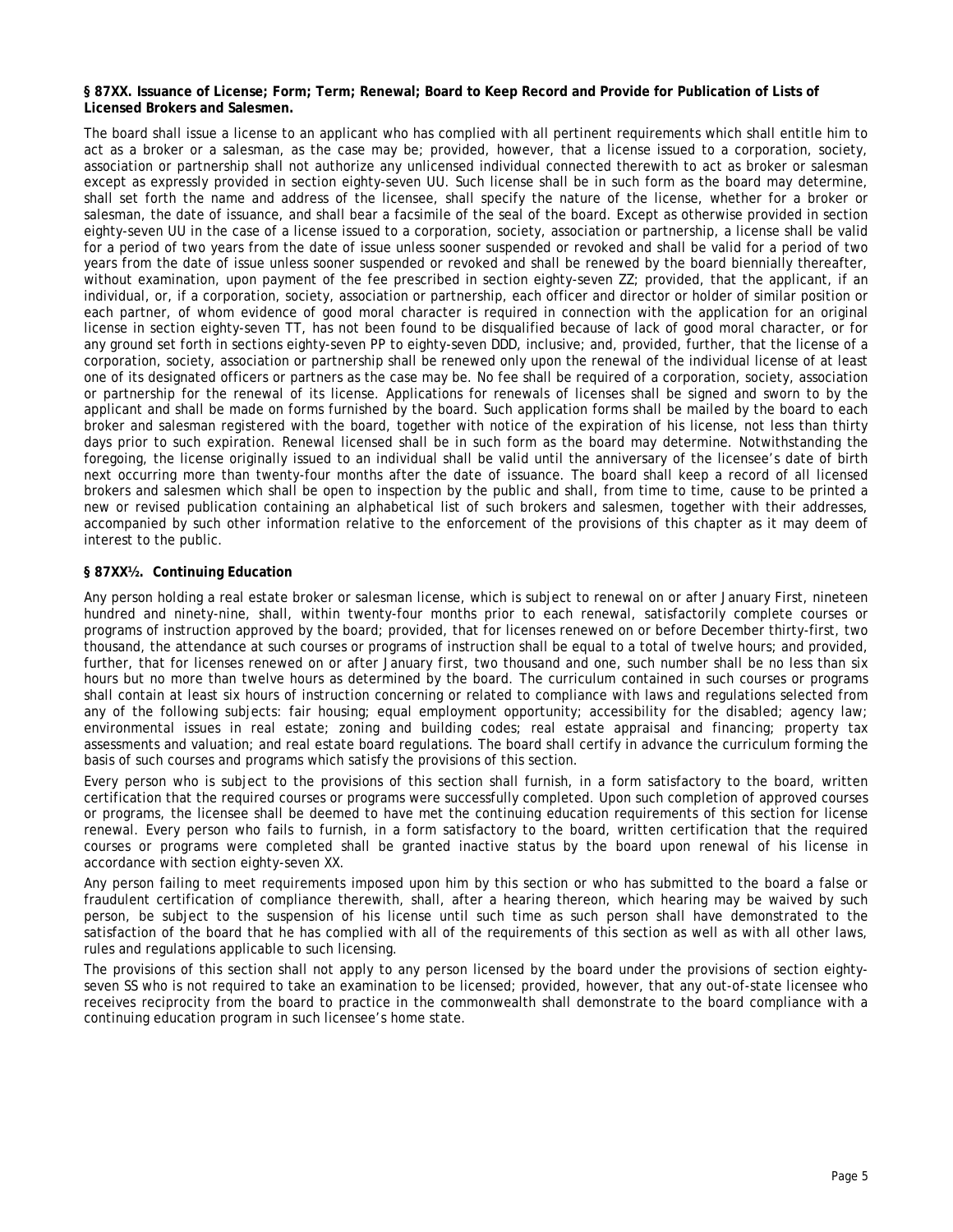The provisions of this section shall not apply to any person licensed by the board who has been granted inactive status by the board. A person licensed by the board and whose license is inactive may not engage in the business of, or act as, a real estate broker or salesman, as defined in section eighty-seven PP, except that he may assist with or direct the procuring of prospects and may receive referral fees for such procurement activities. A person licensed by the board whose license is inactive shall be considered unlicensed for the purposes of section eighty-seven RR. Engaging in the business of, or acting as, a real estate broker or salesman while a license is inactive, except as otherwise provided in this section, may be grounds for the revocation of such license. A person licensed by the board and whose license is inactive shall renew such license in accordance with section eighty-seven XX while such license is inactive. A person licensed by the board and whose license is inactive may apply to the board to reactivate such license, upon demonstration of completion of the continuing education requirement for the renewal period immediately preceding the application for reactivation of such license and compliance with all then acceptable requirements for licensure.

The board shall perform such duties and functions necessary to carry out the provisions of this section and shall promulgate rules and regulations pertaining to the development and administration of an inactive license designation. Such rules and regulations shall include, but not be limited to, developing procedures for the granting of inactive status, the reactivation of licenses, renewal fees and notification of licensees of continuing education requirements prior to license reactivation.

The board of registration of real estate brokers and salesmen, created pursuant to sections eighty-seven PP through eightyseven DDD, inclusive, of chapter one hundred and twelve of the General Laws, shall promulgate rules and regulations to implement the provisions of this act within one hundred and eighty days after its effective date.

#### **§ 87YY. Licensed Resident Broker to Maintain Usual Place of Business; Display of License Therein; Notice of Change of Business Location.**

A licensed resident broker shall maintain a usual place of business in the commonwealth and shall display conspicuously therein or in any branch thereof his license or a certified copy thereof. He shall promptly give written notice to the board of any change of business location, and the board shall issue a new license for such new location for the unexpired term of such license. Failure to give such notice shall be grounds for the revocation of such license.

#### **§ 87YY½. First signing of purchase agreement; distribution of home inspection brochure; prohibition of specific recommendations; exception**

At the time of the signing of the first written contract to purchase, real estate brokers and salesmen, or the seller if no broker or salesperson is involved in the sale, shall distribute a brochure, published by the office of consumer affairs and business regulations, educating consumers about the home inspection process. Real estate brokers and salesmen shall not directly recommend a specific home inspection company or home inspector but may, upon request, provide a complete list of licensed home inspectors prepared by the board. This prohibition shall not apply if there is a written contractual agreement or a written agency disclosure between the buyer and the real estate broker specifying that the real estate broker is acting exclusively for the buyer as a buyer's broker.

## **§ 87ZZ. Fees.**

Fees, as determined annually by the commissioner of administration under the provision of section three B of chapter seven, shall be paid by individuals in advance for the following:-

[From and after July 1, 1985, paragraph (a) shall read as follows:]

- (a) For each examination for a broker's license, fifteen dollars; for each examination for a salesman's license, eight dollars; provided, however, that a veteran holding an honorable discharge or a blind person shall not be required to pay any examination fee; and provided, further, in the event the examination is conducted by an independent testing service designated by the board under authority of section eight-seven Ss, in addition to the above fee, each individual shall pay to the testing service a fee, approved by the board, covering the actual cost of giving the examination.
- (b) Issuance and renewal of a broker's license; provided, however, that a blind person or a veteran suffering from paraplegia, as defined in section six B of chapter one hundred and fifteen, shall not be required to pay such fee.
- (c) Issuance and renewal of a salesman's license; provided, however, that a blind person or a veteran suffering from paraplegia, as defined in section six B of chapter one hundred and fifteen, shall not be required to pay such fee.
- (d) The applicable fee for the issuance of a license shall be adjusted by the board on the basis of each month during which the license originally issued would be valid unless revoked or suspended and, for this purpose, any part of a month shall be considered as a full month.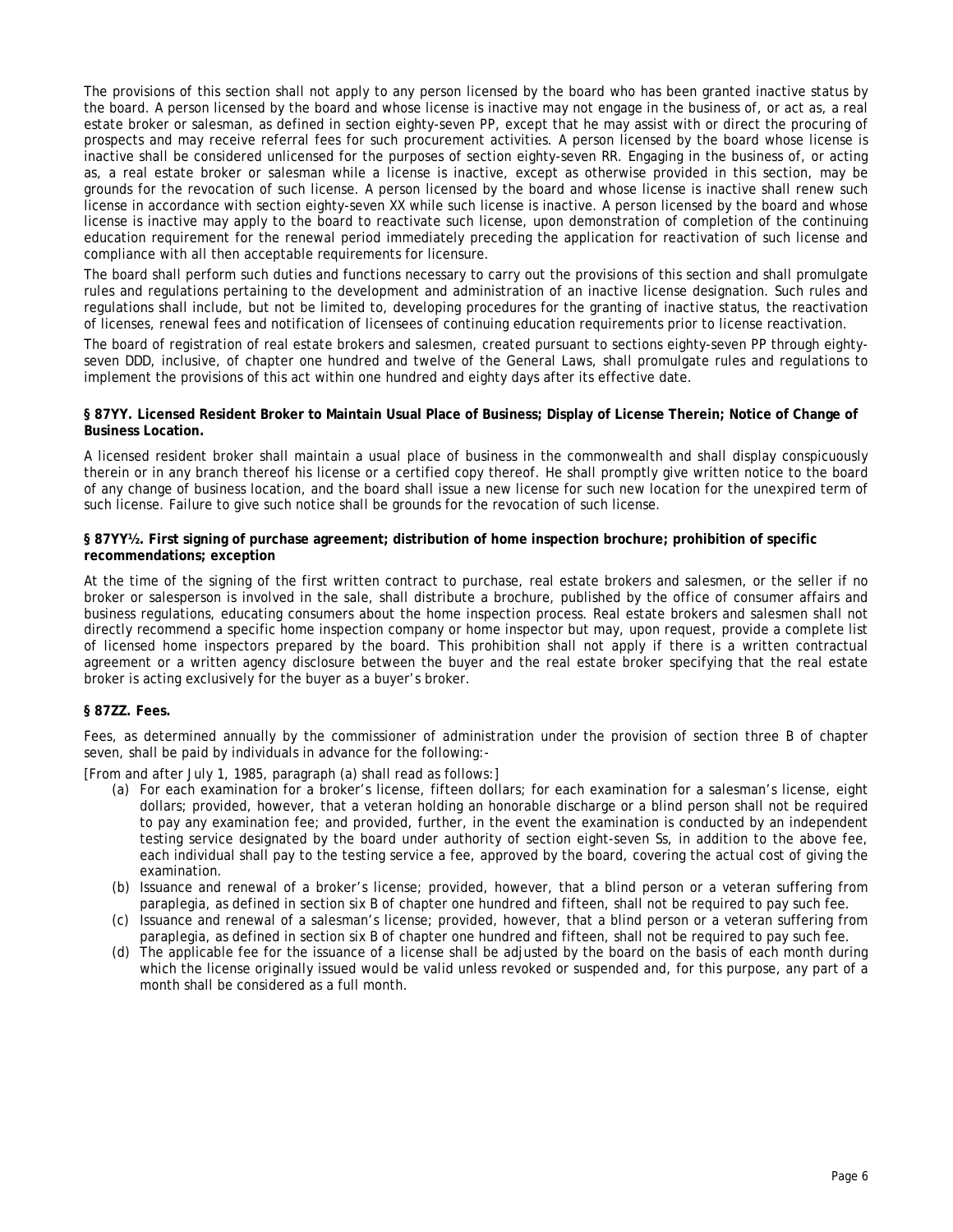#### **§ 87AAA. Suspension, Revocation or Refusal of Renewal of License; Grounds; Reinstatement; Other Punishment.**

The Board may, and upon the verified complaint in writing of a aggrieved person shall, investigate the action of any broker or salesman or any person who attempts to act in such capacity within the commonwealth, and, in addition to any grounds hereinbefore enumerated, may suspend, revoke or refuse to renew any license which it has found to have been obtained by false or fraudulent representation. The board may suspend, revoke or refuse to renew any license, when the board has found as a fact that the licensee, in performing or attempting to perform any act authorized by his license, has (a) knowingly made any substantial misrepresentation; (b) acted in the dual capacity of broker and undisclosed principal in the same transaction; (c) acted for more than one party to a transaction, without the knowledge and consent of all the parties for whom he acts; (d) failed, within a reasonable time, to account for or remit any moneys belonging to others which have come into his possession as a broker or salesman; (e) paid commissions or fees to or divided the same with any person, who, being required to be licensed as a broker or salesman in this or any other state, is not so licensed; (f ) accepted, given or charged, any undisclosed commission, rebate or profit on expenditures for a principal; (g) induced any party to a contract or lease relating to real estate to break the same when such action is effected for the personal gain of the licenses; (h) commingled the money or other property of his principal with his own; (i) failed to give to both the buyer and seller a copy of the purchase and sale agreement; or (j) committed any act expressly prohibited in sections eighty-seven RR to eightyseven CCC, inclusive; (k) affirmatively solicited for sale, lease, or the listing for sale or lease, of residential property on the grounds of alleged change of value due to the presence or the prospective entry into the neighborhood of a person or persons of another race, economic level, religion or ethnic origin or distributes, or causes to be distributed, material or makes statements designated to induce a residential property owner to sell or lease his property due to such change in the neighborhood; or (l) accepted from a prospective seller a net listing, an agreement to sell real estate for a stated price which authorized the broker to keep as commission any amount of money received from the sale of said real estate in excess of the stated price. The board shall, after notice by the Massachusetts commission against discrimination that said commission has made a finding, which finding has become final, that a licensed broker or salesman committed an unlawful practice in violation of chapter one hundred and fifty-one B arising out of or in the course of his occupation as a licensed broker or salesman, shall suspend forthwith the license of said broker or salesman for a period of sixty days and, if the said commission finds that said violation by such licensed broker or salesman occurred within two years of the date of a prior violation of said chapter one hundred and fifty-one B, which finding has been final, it shall so notify the board, and the board shall forthwith suspend the license of such broker or salesman for a period of ninety days. Whoever violates the provisions of clause (k) shall be punished by a fine of not less than one thousand nor more than twenty-five hundred dollars, or by imprisonment for not more than six months, or both.

No broker shall engage in a sale in the commonwealth of real property located in a land development in another state which is the subject of promotional advertising in the commonwealth unless the owner or developer of such land has submitted to the board full particulars regarding such land and the proposed terms of sale thereof and has deposited with the board such sum as it shall determine, to pay the expense of the investigation hereinafter prescribed. Any broker acting for such owner or developer and his salesmen, shall comply with such rules, regulations, restrictions and conditions pertaining thereto as the board in its discretion may impose. The board shall investigate such matters and all reasonable expenses incurred by the board in such investigation shall be borne by the owner or developer of the property involved. No broker or salesman shall in any manner refer to the board of registration of real estate brokers and salesmen or to any member or employee thereof, in selling, offering for sale, or advertising or otherwise promoting the sale, mortgage or lease of any such property, nor make any representation whatsoever that such property has been inspected or approved or otherwise passed upon by said board or by any official, department or employee of the commonwealth. The board may suspend, revoke or refuse to renew any license when it has found that the licensee has failed to comply with the requirements of this paragraph or any part thereof.

The board may also suspend, revoke or refuse to renew any license when it has found that the licensee has been convicted of a criminal offense by a court of competent jurisdiction of this or any other state which demonstrates his lack of good moral character to act as a broker or salesman as the case may be.

The board may reconsider any decision made by it and may reinstate any license which has been suspended and reissue any license which has been revoked.

Any person whose license is suspended or revoked shall also be liable to such other punishment as may be provided by law.

## **§ 87AAA¾.**

(a) This section shall only apply to real estate brokers and salesmen for the intended purchase or sale of land with a building intended for use as 1 to 4 residential dwellings or the intended purchase or sale of land on which a building is intended to be constructed for use as 1 or 2 residential dwellings.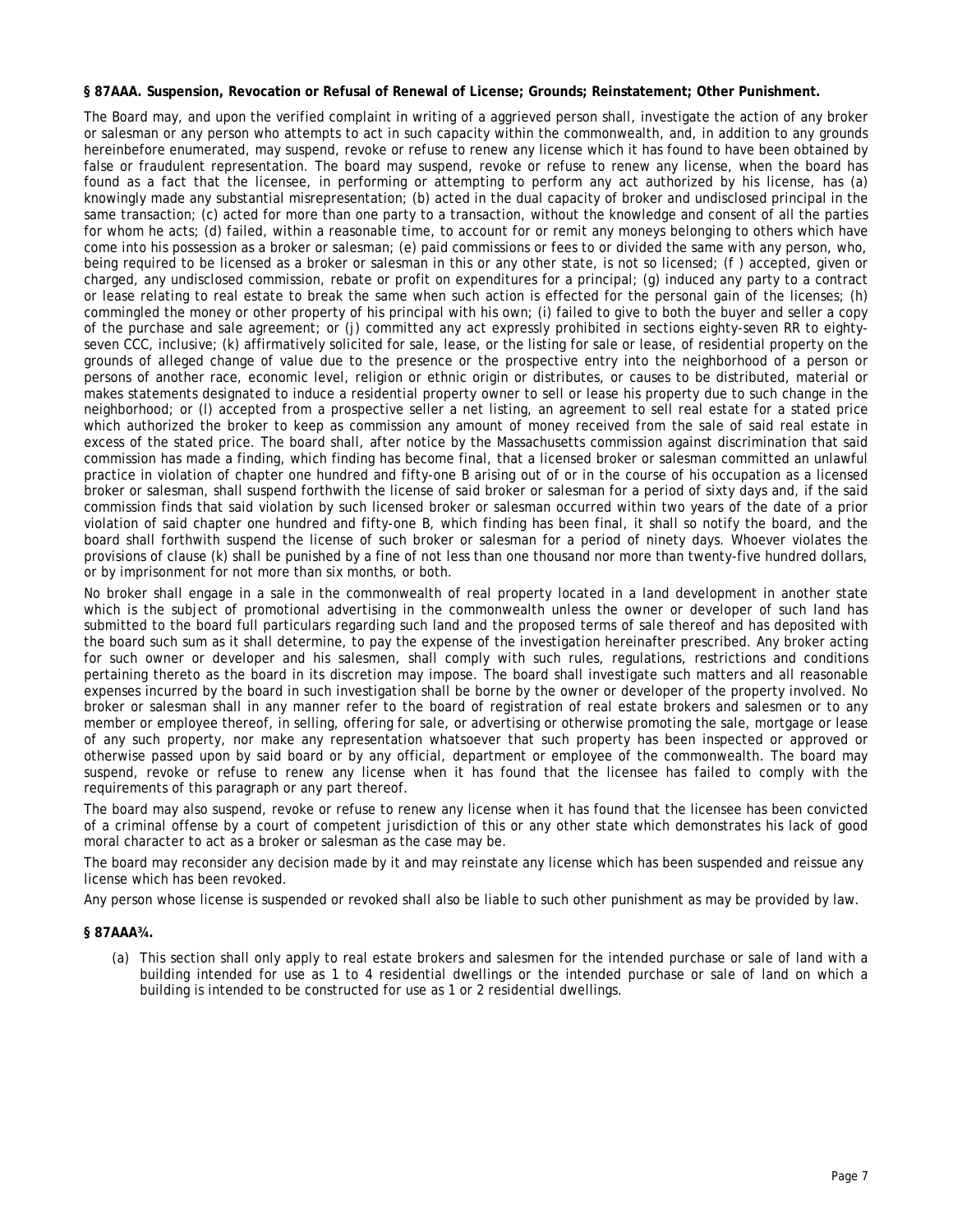- (b) A real estate broker or salesperson may act as a dual agent who represents both prospective purchasers and sellers only with the informed written consent of the prospective purchasers and sellers. Consent to dual agency shall be obtained in the form prescribed by the board and shall be signed and dated. Such written consent may be obtained when an agency relationship with the seller or purchaser is created, but notice of a dual agency relationship shall also be given to the prospective purchaser and to the seller after a listed property is first shown to the purchaser. Nothing herein shall require written notice to each prospective purchaser or seller who attends an open house showing of real property, provided that the broker or salesperson must conspicuously disclose the agency relationship.
- (c) A real estate broker or salesperson and his affiliates may act for more than one party to a real estate transaction as designated agents only with informed written consent. With informed written consent in the form prescribed by the board, a real estate broker or salesman may appoint one or more licensees to act as a designated agent on behalf of a purchaser and may appoint one or more other licensees to act as a designated agent on behalf of a seller for a potential real estate transaction. With informed consent in the form prescribed by the board, a real estate broker or salesman may appoint one or more licensees to act as a designated agent on behalf of a seller and may appoint one or more other licensees to act as a designated agent on behalf of a purchaser for a potential real estate transaction. Appointment of a designated agent shall not be made unless the party has consented, at the commencement of the party's agency relationship with the real estate broker, that the party's designated agency relationship shall not extend to any other licensee affiliated with a broker and shall be limited to the licensees appointed to act as designated agent.

Upon appointment of a designated agent, the responsibility to satisfy agency duties owed to a purchaser or seller shall be solely the responsibility of the designated agent. Substitution of designated agents shall not be made without consent. When a designated agent is appointed, information know or acquired by the designated agent shall not be imputed to the appointing broker or salesman or to other affiliated licensees. Notwithstanding the foregoing, a designated agent and an appointing broker or salesman shall each have an obligation to reveal know material defects in a listed property and shall comply with all other requirements of law. When a real estate broker or salesman has appointed designated agents for both a buyer and a seller, the broker or salesperson shall be presumed to be a dual agent, who does not exclusively represent either the buyer or seller. Appointment of a designated agent shall not limit the liability or responsibility of the appointing broker or salesperson for breach of duty by a designated agent.

- (d) There shall be a conclusive presumption that a purchaser or seller has consented to a designated agency relationship, if he has signed a disclosure form that substantially contains the descriptions in this section and any other provisions required by law no later than the date that the buyer makes or submits an offer to purchase the property or that a purchase and sale agreement is executed, whichever is first. Consent may be given before identifying a property or transaction. Nothing herein shall require written notice of each prospective purchaser or seller who attends an open house showing of real property, provided that the broker or salesperson must conspicuously disclose the agency relationship.
- (e) No real estate broker or salesman shall enter into or offer a subagency agreement to another real estate broker or salesperson when marketing a property for sale without informing the seller about vicarious liability and obtaining written consent of the seller.
- (f) A real estate broker or salesman may provide services as a facilitator who does not represent a buyer or seller and who does not act in an agency capacity.

## **§ 87BBB. Enforcement by Board; Hearings and Matters Related thereto; Decisions; Appeal; Costs; Appeal Not to Stay Refusal, etc.**

A. The board is hereby empowered to conduct such investigations and hearings and to take such action as may be appropriate and necessary to administer and enforce the provisions of sections eighty-seven PP to eighty-even CCC, inclusive, and to report the violation of any provision of said sections to the proper prosecuting officers. The board may require by summons the attendance and testimony of witnesses and the production of books and papers. Witnesses at hearings shall be duly sworn. Any member, or agent of the board designated for such purpose, may administer oaths, examine witnesses and receive evidence. The board may take testimony by deposition as in civil actions in the superior court. In case of the failure or refusal of a witness to appear and testify or to produce books and papers as required, the superior court for the county in which the investigation is carried on, or for the county in which the witness resides or has his principal place of business, upon application by the board, shall have jurisdiction to issue to such witness an order requiring such witness to appear before the board, there to produce books and papers, if so ordered, or to give testimony concerning the matter under investigation or in questions. Witnesses summoned before the board shall be paid the same fees and mileage paid to witnesses in civil cases in the courts.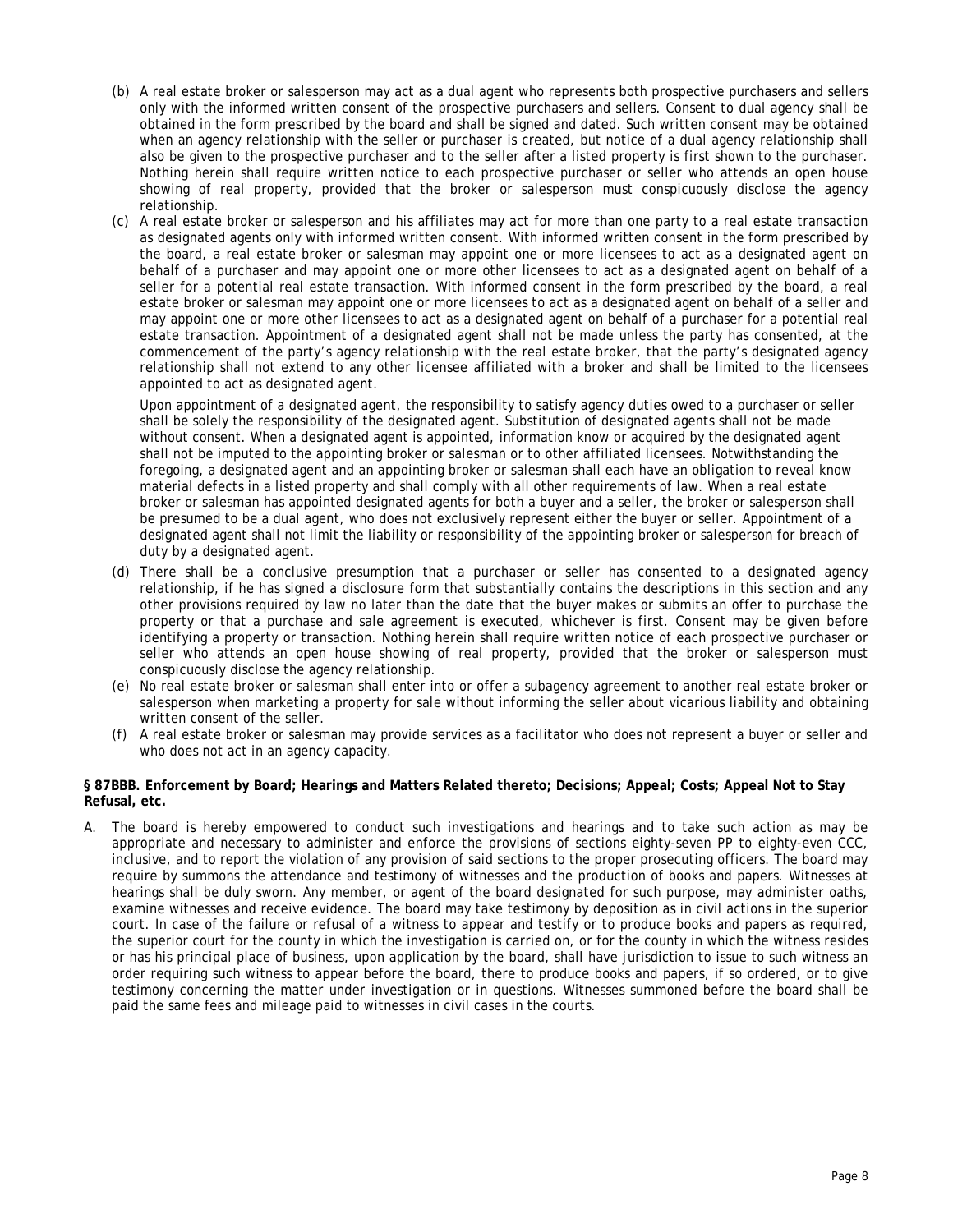- B. Decisions of the board shall be by at least a majority thereof and shall be in writing, signed by the members making the same, and shall contain a statement of the reasons therefore including determination of each issue of fact or law necessary thereto, and shall be sent to each interested party. No renewal of a license shall be refused, and no license shall be suspended or revoked, except after a hearing, of which at least ten days' written notice, including a statement of the grounds and a copy of the complaint or charges, if any, which the board proposes to consider, shall be given to the applicant for renewal or the licensee, who shall have the right to appear personally and by counsel at such hearing and to cross-examine witnesses and to produce evidence. In the case of a decision refusing to grant an original license, such a hearing shall be held, if, within ten days of the receipt of the decision the applicant files a written request with the board for such a hearing. The board shall fix the time and place of all hearings.
- C. Any person aggrieved by a decision of the board refusing to grant or renew, or suspending or revoking, a license after a hearing, may appeal to the superior court sitting in equity for the county wherein he resides or has his principal place of business, or to said court sitting in equity for the county of Suffolk; provided, that such appeal shall be filed in such court within twenty days following receipt of notification by the board of such decision. The court shall hear all pertinent evidence and determine the fact, and upon the facts as so determined, annul such decision if found to exceed the authority of the board, or make such decree or decision as justice and equity may require. The foregoing remedy shall be exclusive, but the parties shall have all rights of appeal and exception as in other equity cases.

Costs shall not be allowed against the board unless it shall appear to the court that the board acted with gross negligence or in bad faith or with malice in making the decision appealed from. Costs shall not be allowed against the party appealing from the decision of the board unless it shall appear to the court that said party acted in bad faith or with malice in making the appeal to the court.

Such appeal from a decision of the board refusing renewal of or suspending or revoking a license shall not operate as a stay of such refusal, suspension or revocation pending the final determination of such appeal.

# **§ 87CCC. Penalty.**

Whoever, without being licensed as required by section eighty-seven RR, acts as a broker or salesman or advertises that he is a broker or salesman shall be punished by a fine of not more than five hundred dollars.

## **§ 87DDD. Section 61-65 Not to Apply to Board, etc.**

The provisions of section sixty-one to sixty-five, inclusive, shall not apply to the board, to the registration or licensing of real estate brokers or salesmen, or to any real estate broker or salesman or to any person acting as such.

## **§ 87DDD½. Charging of Fees for Locating Dwelling Accommodations for Prospective Tenants: License Required.**

No person shall engage in the business of finding dwelling accommodations for prospective tenants for a fee unless such person is a licensed broker or salesman as defines in section eighty-seven PP of chapter 112.

# **REAL ESTATE REGULATIONS (REREGS1A.DOC)**

# **254 CMR 1.00: Reserved 254 CMR 2.00: Licensure.**

- (1) *Purpose.* 254 CMR 2.00 sets forth the application procedures, examination, experience, good moral character requirements for licensure.
- (2) *Applications.* Applications for licenses shall be made on forms furnished by the Board and shall be accompanied by the prescribed fee.
- (3) *Examinations.* No broker or salesperson license shall be issued to any individual unless such individual satisfactorily passes a written examination conducted by the Board or its agent. Prior to taking the examination applicants must submit certification to the Board that the required education has been completed. This certification shall be valid for a period not to exceed 24 months following the date on which the education was completed. Any applicant who is an attorney at law in good standing of this Commonwealth shall not be required to take such examination.
- (4) *Re-Examination.* An individual who fails to pass the written examination for a real estate broker or salesperson may be reexamined by paying the prescribed fee.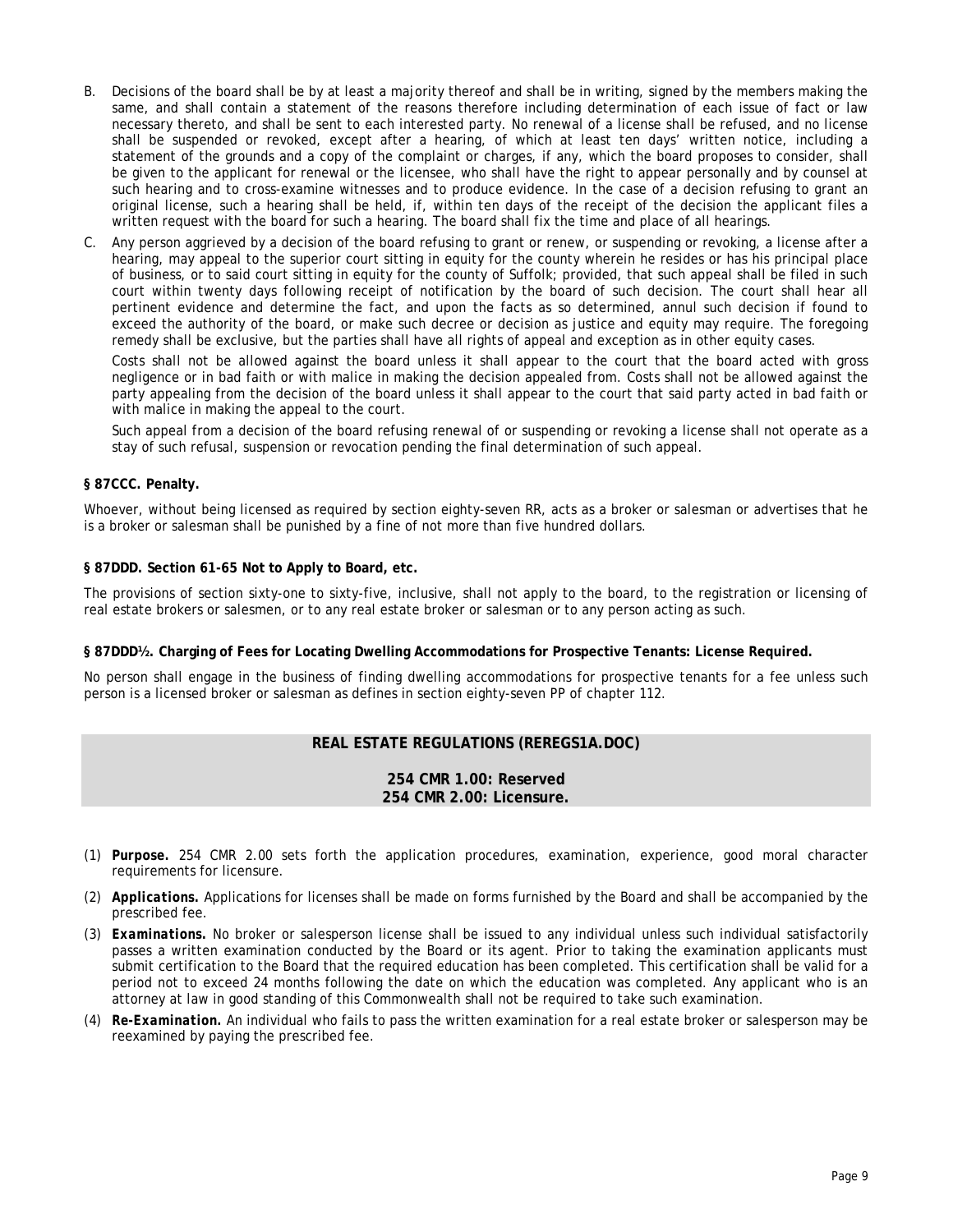- (5) *License Fees.* An individual who has been notified of passing the examination for real estate broker or salesperson must pay the prescribed fee within 30 days from the date of notification. If the required fee is not paid within the specified time period the individual shall be required to be re-examined and pay the prescribed fee for such examination. This requirement may be waived by the Board upon showing of good cause.
- (6) *Experience Requirement for License as a Broker.* A salesperson seeking licensure as a real estate broker must:
	- (a) Be employed or affiliated with a licensed real estate broker in performing those activities as defined (for licensed salespeople) in M.G.L. c. 112, § 87PP for at least three years. The Board shall determine the form and manner to verify such employment or affiliation.
	- (b) Be employed or affiliated with such licensed real estate broker for a minimum of twenty-five hours per calendar week under the supervision of such broker.
	- (c) Obtain licensure as a real estate broker within two years of the date that such employment or affiliation as a real estate salesperson is terminated.
- (7) *Moral Character.* Each individual seeking a license as a broker or salesperson shall furnish evidence of good moral character. Applications for a license shall be accompanied by the recommendations of three reputable citizens, not related to the applicant, who reside in or have their place of business in the Commonwealth. Each recommendation shall certify that the individual bears a good reputation for honesty and fair dealing and shall recommend that a license be granted to such individual.
- (8) *Personal Appearance.* Applicants may be required to appear at the office of the Board for an interview.
- (9) *Qualification Reports.* The Board may require each individual seeking a license to submit a report from an independent source pertaining to the individual's previous occupation or any other information which is material to the qualification of such individual for a license.
- (10) *Surety Bonds.* No broker's license shall issue or be renewed until such broker gives the Board the bond required by M.G.L. c. 112, § 87TT.
- (11) *Business Entities.* No licensee may engage in the business of real estate brokering in a corporation, limited liability company (LLC), partnership, limited liability partnership (LLP), association or society unless the entity is licensed by the Board.

No broker's license shall issue to a corporation, LLC, partnership, LLP, association or society unless an officer in such corporation, society or association or partner in a partnership is a licensed broker in the Commonwealth and designated as the broker of record for the entity. The broker of record must be currently licensed at all times, otherwise the license of the entity shall cease. The broker of record shall be in responsible charge of the business entity and personally responsible for the acts of the entity and its employees and agents.

- (12) *LLC, LLP Insurance.* An LLC and LLP must maintain professional liability insurance which meets the following minimum standards:
	- (a) The insurance shall cover negligence, wrongful acts, errors and omissions and insure the LLC and it officers or the LLP and its partners as required by M.G.L. c. 156C, §. 65 and M.G.L. c. 108A, §. 45(8)(a).
	- (b) The insurance shall be in an amount for each claim of at least \$50,000 multiplied by the number of individual licensees employed by, or officers of, the LLC, and in an aggregate amount of at least \$150,000 multiplied by the number of individual licensees who are employed by, or officers of, the LLC.
	- (c) The insurance shall be in an amount for each claim of at least \$50,000 multiplied by the number of individual licensees employed by, or partners of, the LLP, and in an aggregate amount of at least \$150,000 multiplied by the number of individual licensees who are employed by, or partners of, the LLP.
	- (d) The requirements of 254 CMR 2.00(12) shall be satisfied if the LLC or LLP maintains insurance sufficient to provide coverage at a level of at least \$300,000 for each claim with an aggregate top limit of liability for all claims, during any one year, of at least \$1,000,000; and
	- (e) The insurance required by 254 CMR 2.00(12) may provide that it does not apply to any dishonest, fraudulent, criminal, or malicious act or omission of the insured LLC, or any officer or employee thereof, or the LLP, or any partner or employee thereof.
	- (f) Cancellation or any other interruption in required insurance coverage shall require the LLC or LLP to immediately cease the practice of real estate brokering until such time as the LLC or LLP is in compliance with 254 CMR 2.00(12).
	- (g) An LLC or LLP must notify the Board within 5 business days, if the LLC or LLP insurance coverage is canceled or otherwise interrupted. Failure to provide required notice to the Board will subject the LLC and its officers or the LLP and its partners who are licensed by the Board to disciplinary action pursuant to M.G.L. c. 112, § 87AAA.
	- (h) An LLC or LLP may be required to provide verification of compliance with 254 CMR 2.00(12), satisfactory to the Board, when it seeks initial licensure, the renewal of such license and at any other time at the request of the Board.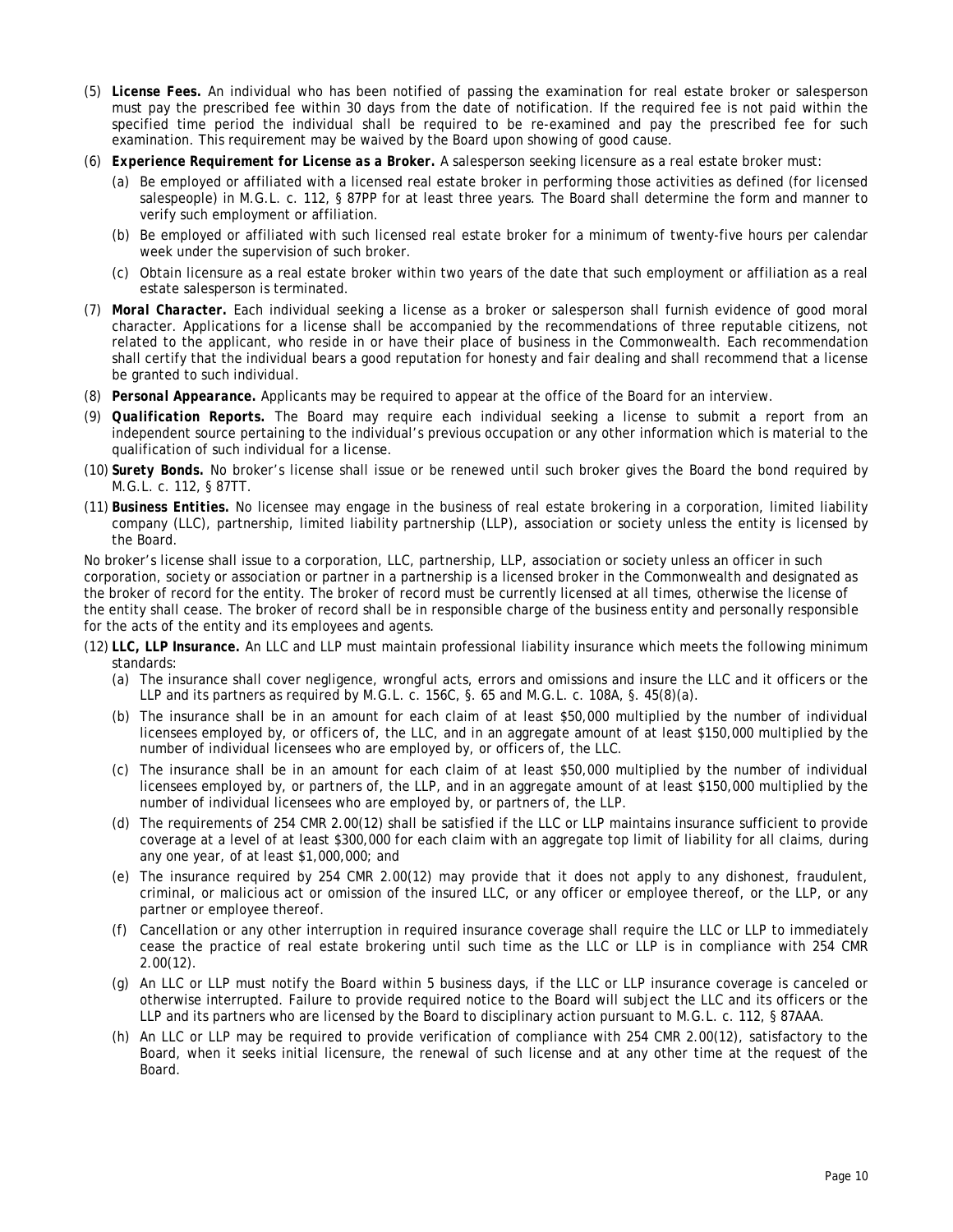- (13) *Reciprocal Licensure.* The Board may issue a real estate salesperson or brokers license to individuals licensed in other states or jurisdictions without requiring the satisfaction of the education and examination requirements where such other state or jurisdiction has laws similar to the Commonwealth governing the practice of real estate brokering and extends the same privilege to licensed Massachusetts real estate brokers and salespersons. Applicants for reciprocal licensure shall apply on the form provided by the Board and pay the prescribed fee.
- (14) *License Renewal.* Any license renewal sought after license expiration must be on the form provided by the Board and verify to the Board's satisfaction completion of continuing education as required by M.G.L. c. 112, § 87XX 1/2, and be accompanied by the prescribed fee.\*

\*The statutory prohibition on license renewal after one year of expiration has been repealed. All licensees must renew or reinstate the license originally issued regardless of the amount of time that elapsed since license expiration.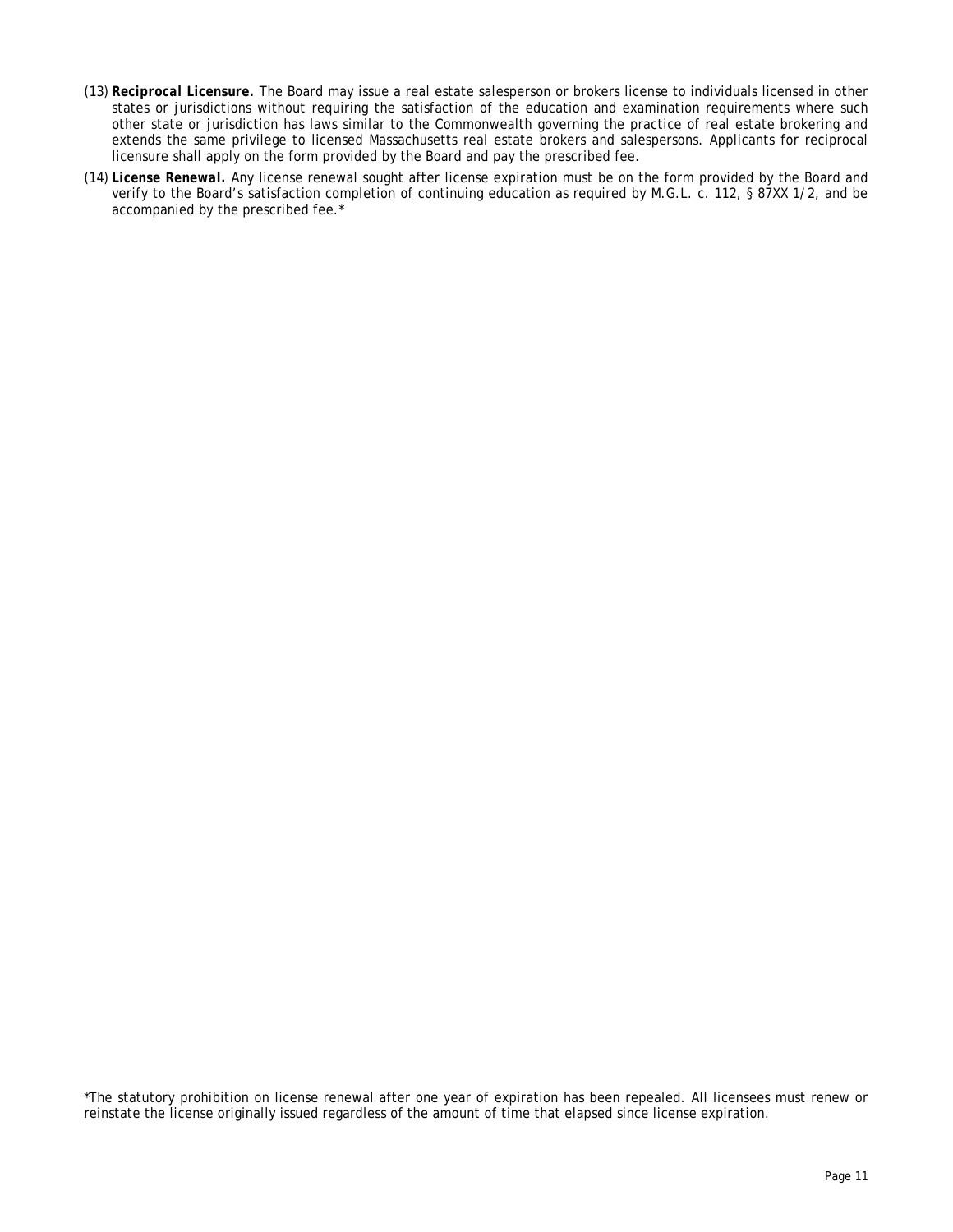#### **254 CMR 3.00: Professional Standards of Practice –**

Violation of any of the provisions of 254 CMR 3.00 may result in the suspension, revocation or discipline of a license.

- (1) *Address Reporting.* Each broker and salesperson shall provide to the Board written notice of their current business and residential address at all times.
- (2) *Broker Employee.* A broker who is employed by or affiliated with another broker shall not employ or have affiliated with him/her any salespersons within the business entity.
- (3) *Business Name.* Any broker operating under a business or trade name (doing business as) shall provide the Board with written notice of such name.
- (4) *Display of License.* Each broker and salesperson shall display a copy of their license in a conspicuous location that is readily observable to the general public.
- (5) *Single License Requirement.* No broker shall also be licensed as a salesperson nor shall any salesperson be licensed as a broker.
- (6) *Salespersons Cannot Be Self-Employed.* A licensed salesperson must be engaged by a licensed broker and a licensed salesperson shall not conduct his own real estate business.
- (7) *Notification to Board of Affiliation.* Brokers shall furnish the Board with the names, addresses and license numbers of all brokers and salespeople engaged by them at the commencement of such association or affiliation and shall further notify the Board of the termination of such relationship at the time such relationship is terminated.
- (8) *Sharing of Fees.* No fee, commission or other valuable consideration shall be paid to or shared by an owner's managing agent or its employees as the result of the sale of real estate for the owner unless such agent and its employees are licensed brokers or salespersons, except as provided for in M.G.L. c. 112, § 87QQ.
- (9) *Advertising.* A broker shall not advertise in any way that is false or misleading.
	- (a) Broker Identification. No broker may advertise real property to purchase, sell, rent, mortgage or exchange through classified advertisement or otherwise unless he/she affirmatively discloses that he/she is a real estate broker. No broker shall insert advertisements in any advertising publication or other means where only a post office box number, telephone, facsimile, electronic mail number or street address appears. All advertisements shall include the name of the real estate broker.
	- (b) Salespersons Prohibited From Advertising. Salespeople are prohibited from advertising the purchase, sale, rental or exchange of any real property under their own name.
	- (c) Discriminatory Advertising Prohibited. No broker shall advertise to purchase, sell, rent, mortgage or exchange any real property in any manner that indicates directly or indirectly unlawful discrimination against any individual or group.
- (10) *Client Funds:* 
	- (a) Escrow Accounts. Unless otherwise agreed to in writing by the parties in transactions involving the sale, purchase, renting or exchange of real property, all money of whatever kind and nature paid over to a real estate broker to be held during the pendency of a transaction shall be immediately deposited in a bank escrow account and such broker shall be responsible for such money until the transaction is either consummated or terminated, at which time a proper account and distribution of such money shall be made. An escrow account is an account where the broker deposits and maintains the money of other parties in a real estate transaction and such broker has no claim to such money. An escrow account may be interest or non-interest bearing but where it is interest bearing the broker must make a proper account of such interest at either the consummation or termination of the transaction.
	- (b) Record Keeping. Every broker shall keep a record of funds deposited in his/her escrow accounts, which records shall clearly indicate the date and from whom the broker received the money, date deposited along with the source of the money and check number, date of withdrawal with the name of the person receiving such withdrawal, and other pertinent information concerning the transaction and shall clearly show for whose account the money is deposited and to whom the money belongs. Every broker shall also keep a copy of each check deposited into and withdrawn from the escrow account for a period of three years from the date of issuance. All such funds and records shall be subject to inspection by the Board or its agents.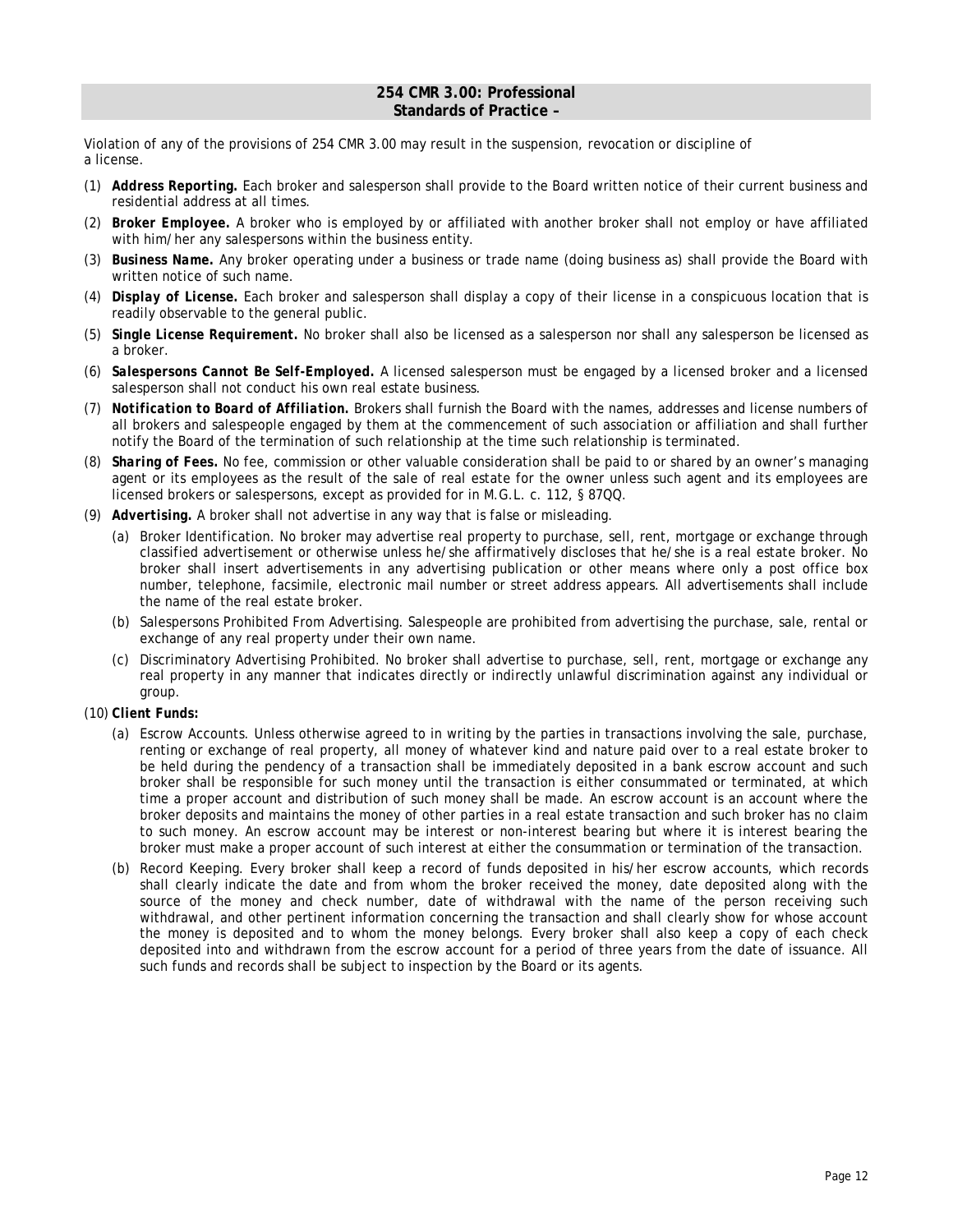- (c) Salespersons Prohibited from Holding Funds. A real estate salesperson or broker engaged by another broker shall immediately turn over all deposit money or other money received to such employing broker. No salesperson shall at any time hold client funds.
- (11) *Conflicts of Interests:* A broker or salesperson must act honestly and ethically and in the best interests of their client at all times.
	- (a) A broker or salesperson shall not buy, sell, rent, mortgage, or acquire any interest in, or represent a client in the buying, selling, renting or exchange of real property in which the broker or salesperson or his/her kin has a personal financial interest unless the broker or salesperson shall fully disclose in writing to all parties to the transaction the nature of his/her interest and unless the parties shall provide the broker or salesperson with written acknowledgment of such disclosure.
	- (b) A broker shall not take an option, either directly or indirectly, upon real property for the lease or sale of which the broker has been approached by the owner to act as a broker without first disclosing that such broker is now a prospective purchaser or lessor and no longer acting as a broker for the owner.
	- (c) A broker or salesperson shall not accept a "net" listing from an owner or landlord for the sale or rental of real property in which the commission is unspecified.
	- (d) Conveying Offers. All offers submitted to brokers or salespeople to purchase or rent real property that they have a right to sell or rent shall be conveyed forthwith to the owner of such real property.
- (12) *Attorney Services.* No broker or salesperson shall advise against the use of an attorney in any real property transaction.
- (13) *Relationships with real estate brokers and salespeople:* 
	- (a) Agency disclosure for real estate agents representing the seller or buyer. A real estate broker or salesperson shall provide to a prospective purchaser or seller of real estate a notice developed and approved by the board which clearly discloses the relationship of the broker or salesperson with the prospective purchaser or seller of the real estate. The notice, developed by the Board, shall be provided to a prospective purchaser or seller at the time of the first personal meeting between the prospective purchaser or seller and the broker or salesperson for the purpose of discussing a specific property.
		- (1) A broker or salesperson shall request a prospective purchaser or seller to sign and date such notice, provide the original to the prospective purchaser or seller and maintain a copy with their records for a period of three years from the date on the notice. The broker or salesperson must also sign the notice, indicate their license status as either a broker or salesperson, provide their license number and date such notice.
		- (2) If a prospective purchaser or seller declines to sign the notice the broker or salesperson shall make a notation indicating the date the notice was given to the prospective purchaser or seller and that the prospective purchaser or seller declined to sign it. The broker shall maintain such notice for a period of three years from the date on the notice.
		- (3) Nothing herein shall require written notice to each prospective purchaser or seller who comes to an open house showing of real property provided, however, the broker or salesperson, by sign, poster, distributed listing literature or property description form conspicuously discloses any pre-existing agency relationship. Where the listing literature or property description form is distributed at an open house the written disclosure of the agency relationship therein shall be more conspicuous than any other written material.
		- (4) All such records and notices are subject to inspection by the Board or its agents.
	- (b) Consensual dual agency disclosure. This section applies to real estate brokers or salespeople engaged in the purchase or sale of land with a building intended for use as a one to four unit residential dwelling or the purchase or sale of land on which a building is intended to be constructed for use as a one or two unit residential dwelling. A real estate broker or salesperson may act as an agent for both a seller and prospective purchaser of real estate provided that the broker or salesperson obtains informed written consent from both the seller and the prospective purchaser. The real estate broker or salesperson shall provide a written consent form which shall clearly state that the broker or salesperson will be representing both the seller and prospective purchaser in the purchase and sale of real property. The consent form must also state that a dual agent assists the seller and buyer in a transaction but shall be neutral with regard to any conflicting interest of the seller and buyer. Consequently, the consent form must state that a dual agent will not have the ability to satisfy fully the duties of loyalty, full disclosure, reasonable care and obedience to lawful instructions, but shall still owe the duty of confidentiality of material information and the duty to account for funds. The consent form must provide that material information received from either client that is confidential may not be disclosed by a dual agent, except: (1) if disclosure is expressly authorized; (2) if such disclosure is required by law; (3) if such disclosure is intended to prevent illegal conduct; or (4) if such disclosure is necessary to prosecute a claim against a person represented or to defend a claim against the broker or salesperson. Lastly, the consent must state that the duty of confidentiality shall continue after termination of the brokerage relationship.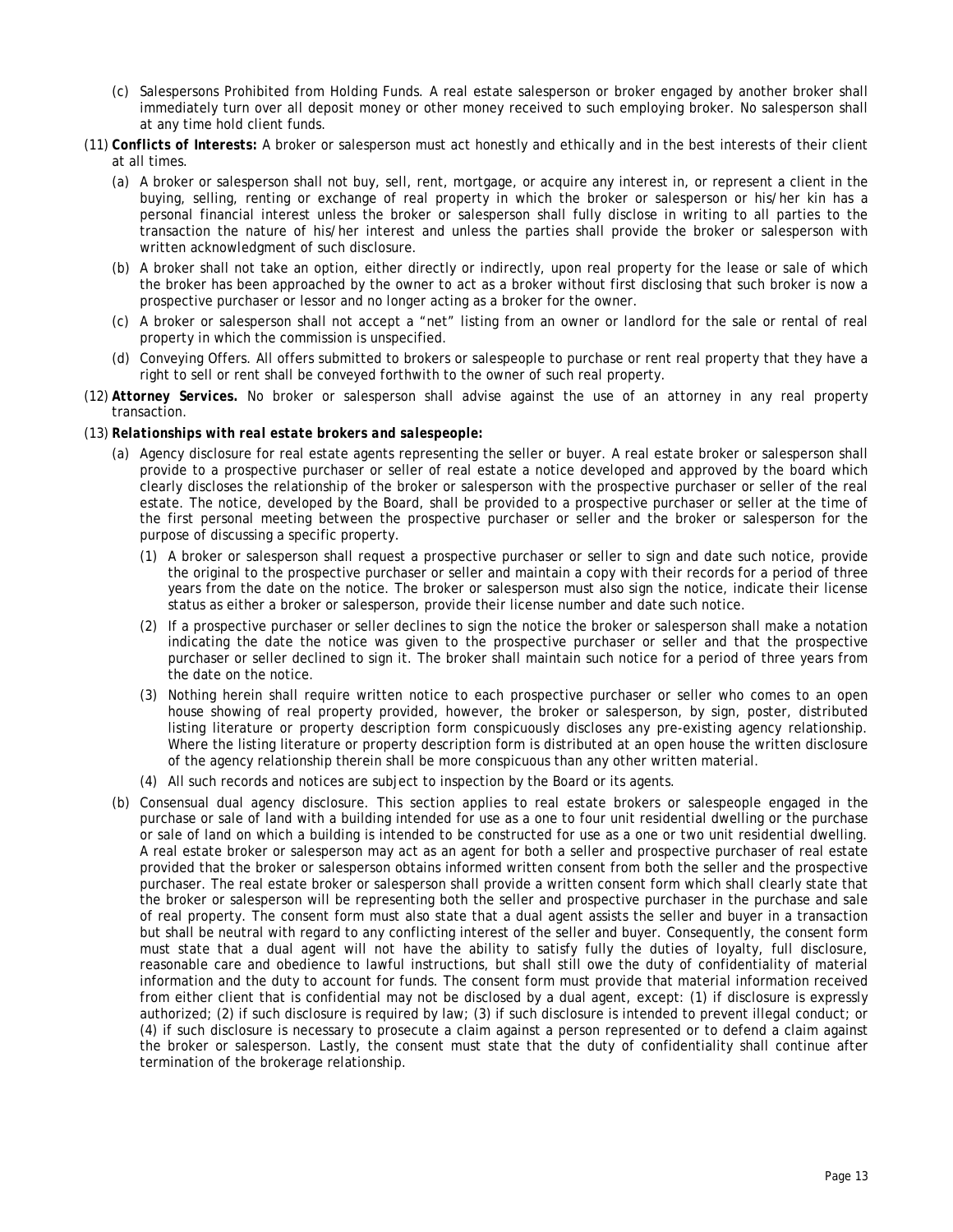- (1) A broker or salesperson shall obtain the signature of the seller or prospective purchaser on one or more of such consent forms, provide the original forms to the seller and prospective purchase and maintain a copy with their records for a period of three years from the date on the form. The broker or salesperson must also sign the consent form, indicate their license status as either a broker or salesperson, provide their license number and date such form. Nothing herein shall require the seller and prospective purchaser to sign the same consent form.
- (2) There shall be a conclusive presumption that the seller or prospective purchaser has consented to dual agency if they have signed a form that contains the description in paragraph (b), above, indicating consent to that relationship. Consent may be given by a seller in a written agreement to list their property for sale with a real estate agent; by a prospective purchaser in a buyer representation agreement; or in another document signed either before or after a potential transaction between a seller and prospective purchaser has been identified. When consent to dual agency has been given by a seller or prospective purchaser in advance of the identification of a potential transaction, written notice of dual agency must also be given by the broker or salesperson to the seller and prospective purchaser after a transaction has been identified stating that the broker is dual agent with regard to the transaction. Written notice of dual agency shall satisfy section 13(b) herein and such written notice shall be given prior to the seller and prospective purchaser entering into a written agreement for the purchase or sale of residential property.
- (3) Nothing herein shall require written notice to each prospective purchaser or seller who comes to an open house showing of real property provided, however, the broker or salesperson, by sign, poster, distributed listing literature or property description form conspicuously discloses any pre-existing agency relationship. Where the listing literature or property description form is distributed at an open house the written disclosure of the agency relationship therein shall be more conspicuous than any other written material.
- (4) All such records and notices are subject to inspection by the Board or its agents.
- (c) Designated agency disclosure. This section applies to real estate brokers or salespeople engaged in the purchase or sale of land with a building intended for use as a one to four unit residential dwelling or the purchase or sale of land on which a building is intended to be constructed for use as a one or two unit residential dwelling. A real estate broker or salesperson may appoint one or more affiliated brokers or salespersons to represent the seller, provided the seller gives written consent after being advised that (a) the designated seller's agent will represent the seller and will owe the seller the duties of loyalty, full disclosure, confidentiality, to account for funds, reasonable care and obedience to lawful instruction; (b) all other licensees affiliated with the appointing broker will not represent the seller nor will they have the other duties specified herein to that seller, and may potentially represent the purchaser; and (c) if designated agents affiliated with the same broker represent the seller and purchaser in a transaction, the appointing broker shall be a dual agent and neutral as to any conflicting interests of the seller and purchaser, but will continue to owe the seller and purchaser the duties of confidentiality of material information and to account for funds. Conversely, a real estate broker or salesperson may appoint one or more affiliated brokers or salespersons to act as a designated agent on behalf of a prospective purchaser, provided the purchaser gives written consent after being advised that; (a) the designated buyer's agent will represent the purchaser and will owe the purchaser the duties of loyalty, full disclosure, confidentiality, to account for funds, reasonable care and obedience to lawful instruction; (b) all other licensees affiliated with the appointing broker will not represent the purchaser nor will they have the other duties specified herein to that purchaser, and potentially may represent the seller; and (c) if designated agents affiliated with the same broker represent the seller and purchaser in a transaction, the appointing broker shall be a dual agent and neutral as to any conflicting interests of the seller and purchaser, but will continue to owe the seller and purchaser the duties of confidentiality of material information and to account for funds.

There shall be a conclusive presumption that a seller or purchaser has consented to a designated agency relationship, if they have signed a consent form that substantially contains the description of designated agency set forth in Section 13(c) herein. If the designated seller's agent and designated buyer's agent in a transaction are affiliated with the same broker and the seller and purchaser each have consented to designated agency, a separate consent to dual agency of the appointing broker shall not be required. Consent to designated agency may be given by a seller in a listing agreement; by a purchaser in a buyer representation agreement or by either the seller or purchaser in a separate consent form that substantially contains the description of designated agency set forth in Section 13(c) above. The form may be signed either before a potential transaction between a seller and purchaser is identified or when it is identified but, in any event, no later than prior to the execution of a written agreement for the purchase or sale of residential property. If consent to designated agency has been given by the seller or purchaser in advance of the identification of a potential transaction, the broker or salesperson shall also provide written notice to the seller and prospective purchaser of designated agency. The broker or salesperson shall also provide written notice. Such written notice shall be given prior to the seller or purchaser entering into a written agreement for the purchase or sale of a residential property. Such written notice for designated agency shall satisfy section 13(c) above.

(1) The designated real estate broker or salesperson exclusively represents the seller or purchaser and is responsible for the performance of any duties owed to the seller or purchaser. The designated broker or salesperson may not share known or acquired information with any other real estate agent or person that would harm the seller's or purchaser's interest in the real estate transaction, except for known material defects in real property. The designated broker or salesperson shall have an affirmative obligation to disclose known material defects in real property.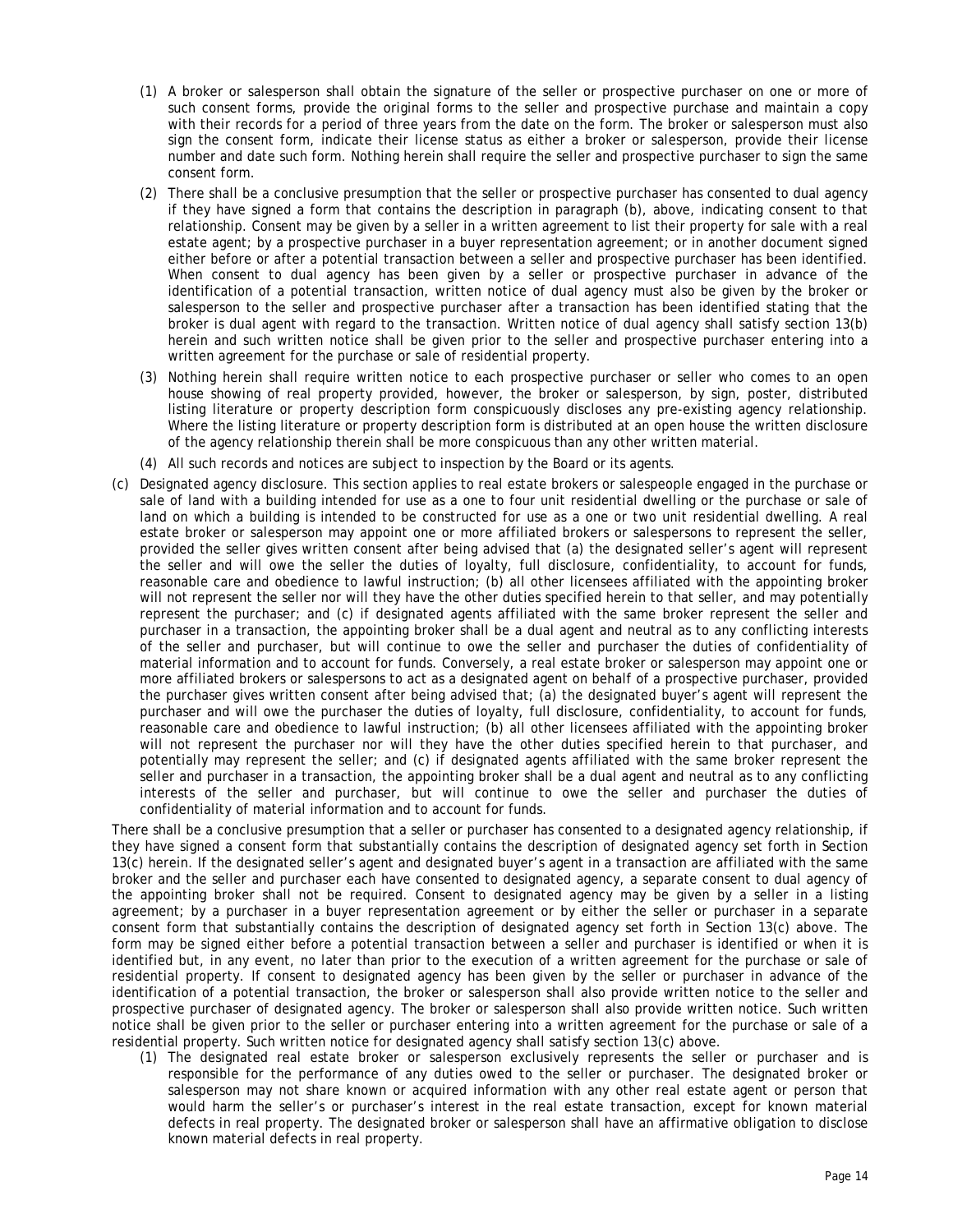- (2) Appointment by a broker or salesperson of another affiliated broker or salesperson to represent a seller or purchaser shall not limit the liability or responsibility of the appointing broker or salesperson for any breach of duty by the designated broker or salesperson. The appointment of the broker or salesperson to represent the seller or purchaser shall extend only to those brokers or salespersons so appointed by the appointing broker or salesperson and consented to by the seller or purchaser.
- (3) An appointing broker or salesperson who designates another affiliated broker or salesperson to represent the seller and an affiliated broker or salesperson to represent the purchaser shall be presumed to be a dual agent, provided that the seller and purchaser consent to such designation. The designated broker or salesperson must comply with the requirements set forth in Section  $(13)(a)(1)$  through  $(4)$  herein provided, however, that notice must be provided when such designation is established or at the execution of an agreement to advertise for sale the real property of the seller and when an offer to purchase is submitted by the purchaser, whichever is sooner.
- (d) Sub-agency representation. No broker or salesperson shall enter into an agreement with any other broker or salesperson to represent a seller or purchaser as a secondary or sub-agent without informing such seller or purchaser in writing that the secondary or sub-agent's actions may subject the seller or purchaser to vicarious liability. The broker or salesperson shall provide written notice containing the information of potential vicarious liability and obtain the seller's or purchasers consent on such notice to secondary or sub-agency. The written notice must state that the broker may cooperate with another broker who is then a sub-agent of the seller or buyer. The written notice must further state that vicarious liability is the potential for a seller or buyer to be held liable for a misrepresentation or an act or omission of the sub-agent And that the seller or buyer authorizes the broker or salesperson to offer sub-agency in signing the notice. The broker or salesperson shall provide such notice at the execution of an agreement to sell the real property of the seller or when the agent and purchaser agree that the agent will represent such purchaser. This Section applies to real estate brokers or salespeople engaged in the purchase or sale of land with a building intended for use as a one to four unit residential dwelling or to the purchase or sale of land on which a building is intended to be constructed for use as a one or two unit residential dwelling.
- (e) Non-agent facilitator. Nothing herein shall prohibit a broker or salesperson from working with a seller or purchaser in such capacity where the broker or salesperson does not represent them as a sole, designated or dual agent provided written notice of such representation is provided. The notice must state that no agency relationship exists between the facilitator and the seller or purchaser. The notice must be provided at the first personal meeting to discuss a specific property. A facilitator has a duty to present all real property honestly and accurately, disclosing known material defects and accounting for funds. The facilitator does not have a duty of confidentiality with regard to any information received from the seller or purchaser. A facilitator may also be called a transaction broker or salesperson and a facilitator relationship may be changed to an agency relationship provided for in this regulation with the written agreement of the person so represented.
- (14) *Additional Grounds For Discipline.* No real estate broker or salesperson shall violate, or attempt to violate, directly or indirectly, or assist or abet the violation of, or conspire to violate any provision of the relevant licensing law, the regulations herein or order of the Board.
	- (a) no broker or salesperson shall practice while his/her ability to do so is impaired by drugs, alcohol or other reason.
	- (b) no broker or salesperson shall practice while his/her license is expired, revoked suspended or otherwise not valid.
	- (c) no broker or salesperson shall discriminate in the provision of services on the basis of age, marital status, gender, sexual preference, race, religion, socioeconomic status or disability.
	- (d) no broker or salesperson shall attempt to procure a license by false pretenses or in any way aid another in obtaining a license by false pretenses.
	- (e) a broker or salesperson shall only assume those duties and responsibilities for which he/she has adequate preparation and for which competency has been acquired and maintained.
	- (f) a broker or salesperson shall comply with all the laws of the Commonwealth, the United States and those of any other state in which he/she is licensed.
	- (g) a broker or salesperson shall report to the Board within thirty days his or her conviction of any crime including any misdemeanor or felony under the law of the Commonwealth, the United States or laws of another jurisdiction which if committed in Massachusetts would constitute a crime under Massachusetts law.
	- (h) a real estate broker and salesperson who fraudulently certifies to the Board completion of the educational curriculum described in 254 CMR 5.03 may, following a hearing, which hearing may be waived by such broker or salesperson, be subject to the suspension of their license until such time that the Board is satisfied that the educational curriculum has been completed.
	- (i) a broker or salesperson upon notice of suspension or revocation of his license shall deliver his/her license to the offices of the Board within seven days of the receipt of such notice.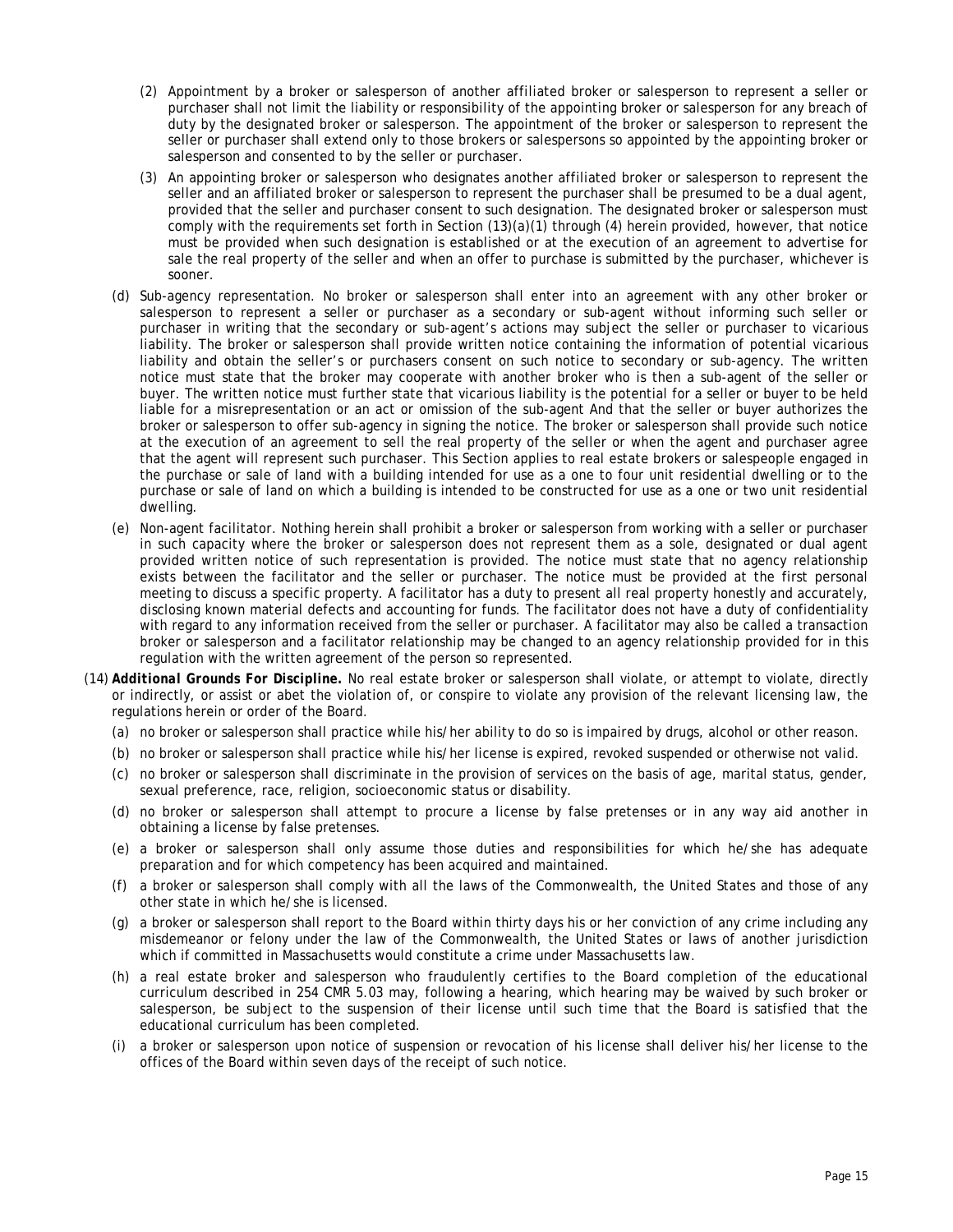## **254 CMR 4:00: Real Estate School Authorization.**

- (1) *Purpose.* In order to provide the real estate education that can qualify individuals for licensure as real estate brokers or salespersons or provide continuing education a real estate school must be authorized by the Board.
- (2) *Applications.* Applications for authorization as a real estate school must be made on the form prescribed by the Board and accompanied by the required fee. The Board shall verify the locations suitability for occupancy.
- (3) *Renewal.* School authorizations are valid for two years from the date of issuance and shall be renewed biennially.
- (4) *Single Location Authorized*. Each location at which a school operates must be separately authorized (and the Board may set a limit on the number of separate locations for an authorized school).
- (5) *Authorized Agents*. Each authorized school must designate one individual as an authorized agent. The authorized agent shall:
	- (a) maintain records documenting the attendance of individuals including the names of individuals, the dates on which the individuals attended the school and the date on which the individuals completed either the curriculum for licensure as a real estate broker or salesperson, the continuing education curriculum for licensed brokers and salespeople or the instructor curriculum. Each authorized school shall maintain the record of each individual for at least two years following the completion of the curriculum by such individual;
	- (b) ensure that only individuals who complete the 40 hours of education for salespersons, 40 hours of education for brokers or 12 hours of continuing education for brokers and salespersons are certified, in a form prescribed by the Board, as meeting the educational requirements for licensure or renewal of licensure;
	- (c) notify the Board of any change in the address or telephone number of the authorized school or any change of the authorized agent within seven days of such change.
	- (d) ensure that only qualified instructors are permitted to teach the curriculum that contributes toward certification for licensure or continuing education.
- (6) *Rescinding of Authorization*.

The Board may suspend, revoke or refuse to renew the authorization of any school which fails to adhere to the rules and regulations of the Board including:

- (a) failure to maintain records as required by 254 CMR  $4.00(5)(a)$ ;
- (b) failure to provide appropriate notice to the Board of any change of address, telephone number or of the authorized agent;
- (c) failure to provide the Board or its agents with copies of or access to requested information;
- (d) failure to use the exact name of the authorized school on any postings, advertisements, solicitations or any other medium of communication;
- (e) failure to have an qualified instructor, in accordance with 254 CMR 4.00(7), in the classroom with the individuals taking the curriculum described in 254 4.00(5)(b) during the time that it is provided;
- (f) obtaining a school authorization by false pretenses or fraudulent representation;
- (g) discriminating against an individual based on age, marital status, gender, sexual preference, race, religion, socioeconomic status or disability;
- (h) failing to provide an individual completing the curriculum for licensure as a broker or salesperson or for continuing education with appropriate certification of completion of such curriculum;
- (i) providing certification of completion to an individual who has not completed such curriculum;
- (j) combining any part of the broker, salesperson, instructor or continuing education curriculum into a single curriculum or offering.
- (k) failure to offer the curriculum for licensure and renewal established by the Board.
- (7) *Instructor Qualification.* 
	- (a) Requirements To Become An Instructor. No person may act as an instructor of the salesperson or broker curriculum in any authorized real estate school unless such person verifies to the Board satisfaction of the requirements established in 254 CMR 4.00(7)(a)1. through 4.
		- (1) Instructors must hold a current broker's license issued by the Board.
		- (2) Instructors must have a minimum of two years of work experience as a real estate broker involving at least 25 hours per week.
		- (3) Instructors must have co-taught or audited the curriculum in an authorized school before they may teach it.
		- (4) Instructors must have a minimum of 30 hours of instruction in an instructor training program which has been approved by the Board.
	- (b) Issuance of Instructor Authorization. The Board may issue authorization to act as an instructor to any person who has satisfied the requirements of 254 CMR 4.00(7)(a)1. through 4 or the equivalent in lieu thereof as determined by the Board.
	- (c) Use of Specialists. Instructors may employ specialists to teach particular portions of the salesperson or broker curriculum and such specialists need not obtain authorization from the Board. Specialists may not be employed to teach the entire curriculum.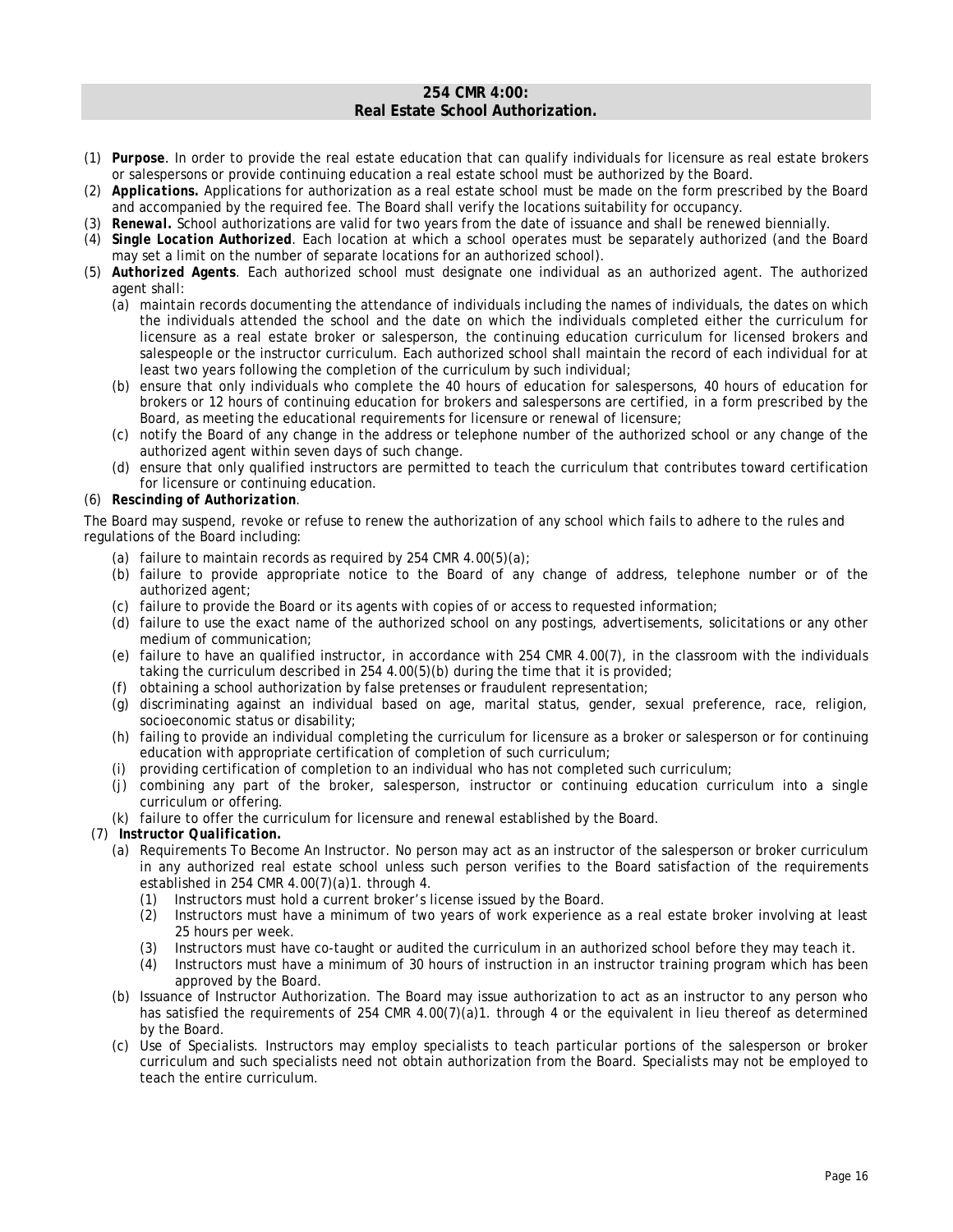## (8) *Distance or online learning*

- (a) Licensees and prospective licensees shall only be allowed to take Board approved distance or online courses provided by authorized real estate schools.
- (b) Prior to the beginning of a course, the Board approved outline and orientation shall be provided to the student which shall include, but not be limited to, the following:
	- (1) how credit will be recorded for later access;
	- (2) technology requirements for completion of the course;
	- (3) links to school policies including such policies on misrepresenting student identity and refunds;
	- (4) description of how much time a student has to complete the course;
	- (5) information about access to content and technical support; and
	- (6) methods to obtain answers to student questions.
- (c) Rules for courses provided for licensure
	- (1) Courses provided for licensure must be classroom based. For purposes of these regulations, classroom based shall be deemed to require live interaction between a Board approved instructor and any students.
	- (2) Online or distance learning courses may only occur on regular schedules in the same manner as live courses. Instruction must occur during times that students and instructor(s) are able to interact during the class session utilizing communication technology.
	- (3) Distance or online courses must utilize a form of communications technology so that during each scheduled class meeting, the Board approved instructor is able to interact with every student in real time. This requirement shall not be deemed to prohibit students from viewing videos or other multimedia presentations as part of a course so long as the majority of the class is a real-time collaboration between instructor and students.
	- (4) Correspondence or other distance learning courses in which students receive instruction by pre-recorded presentations or other types of courses in which students are not instructed in real time by a Board approved instructor shall not be eligible for Board approval.
- (d) Rules for continuing education courses
	- (1) The Board shall only approve distance or online courses provided by schools which meet the requirements of 254 CMR 4.00 and 5.00.
	- (2) The Board may deny the right to take distance or online courses to individuals whose licenses have lapsed or have been subject to discipline.
	- (3) Distance or online continuing education courses must be time-based. This requirement must be met by one of the following means:
		- i. Instruction is provided by Board approved instructors utilizing a form of communications technology so that during each scheduled class meeting, the Board approved instructor is able to interact with every student in real time;
		- ii. Instruction is provided using technology that ensures that the course may not be completed in less than two hours (for example, if a course is based on a series of slides, a time limit must be set to prohibit bypassing or "click-through" of slides to reach the end of the course without enough time to review each slide); or
		- iii. The course must contain periodic informational multiple choice queries and/or assessments during the course to help the student assess their level of comprehension and ensure understanding. These assessments must be designed to ensure a student could not reasonably complete the assessments without spending at least two hours reviewing the course content.
- (e) In order to ensure students are properly trained, the Board shall have the right to impose additional requirements on any Board approved distance or online courses. These requirements may include successfully passing an examination (approved by the Board but administered by the school) in order to receive course credit.

# REGULATORY AUTHORITY

254 CMR 4.00: M.G.L. c. 112, §§87PP to 87DDD1/2

## **254 CMR 5:00: Continuing Education.**

- (1) *Continuing Education Requirement.* Effective January 1, 1999 no license of a real estate broker or salesperson will be renewed unless they verify, in a form and manner determined by the Board, that they have completed the continuing education requirements established in M.G.L. c. 112, § 87XX 1/2.
- (2) *Educational Curriculum.* The Board shall publish the curriculum which will form the basis of the continuing education requirement and may change such curriculum from time to time as necessary, consistent with M.G.L. c. 112, § 87XX 1/2.
- (3) *Verification Of Compliance.* With each renewal of their license, a broker or salesperson must certify to the Board that they have completed the 12 hours of continuing education in the curriculum published by the Board pursuant to 254 CMR 5.02. Authorized schools shall maintain records for each individual broker or salesperson who has completed the continuing education curriculum for a period of at least three years following completion of the curriculum.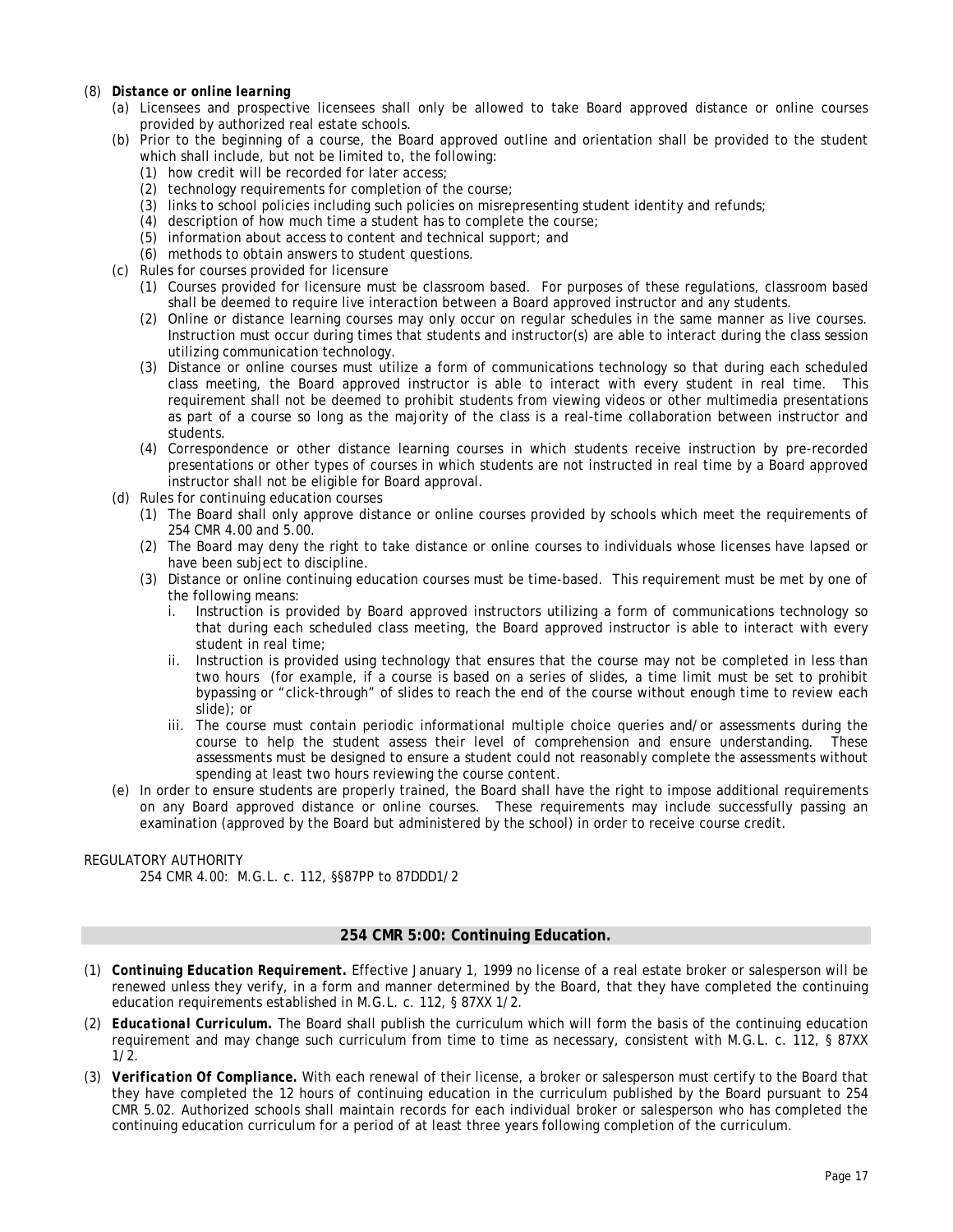- (4) *Inactive Status.* Licensed brokers and salespersons who fail to comply with the continuing education requirement shall have their license placed on an inactive status by the Board. Brokers and salespersons designated inactive are prohibited from practicing as such. An inactive broker may receive a referral fee from a licensed active real estate broker when making a referral of a person to such licensed active broker. Nothing herein shall authorize inactive real estate brokers and salespersons to engage in brokering as defined in M.G.L. c.112, § 87PP.
- (5) *Recording Of Inactive License Status.* Licensees placed on an inactive status shall not be issued a license.

## **254 CMR 6:00: Promotional Sales of Out of State Real Property.**

- (1) *Prohibition On Broker Sales Activity.* No broker shall offer for sale in the Commonwealth an interest in real property which is located in a land development of another state unless the owner or developer of such land development registers such property with the Board.
- (2) *Filing Requirement.* Prior to promoting for sale an interest in real property located in a land development of another jurisdiction the owner or developer of such real property shall register it with the Board on the form and paying the fee prescribed by the Board. Such registration shall be renewed annually.
- (3) *Inspections.* The Board may inspect any out of state real property developments seeking registration or registered with it. The costs of any inspection shall be borne by the owner or developer. Following an inspection of an out of state real property development the Board shall issue a written report. Such report shall be kept on file with the Board during the time that the out of state real property development is currently registered with the Board and for one year following the termination or expiration of such registration. The owner or developer of such out of state real property shall also maintain such report in its files while such registration is current and for one year following the termination or expiration of such registration.
- (4) *Advertising Notice of Registration.* Once the Board registers an out of state real property development the owner or developer of such development must note, in a form to be determined by the Board, the fact of such registration in all its subsequent advertisements in the Commonwealth.
- (5) *Sales By Brokers.* No interest in any real property located in an out of state real property development shall be subject to any promotional advertisement, offering for sale or sold in the Commonwealth unless it is offered for sale and sold by a licensed Massachusetts broker. Promotional advertising as used herein means any advertising material offered through any means of communication in the Commonwealth.
- (6) *Brokers Notice to Board.* A broker acting on behalf of an owner or developer of an out of state real property development shall notify the Board in writing of such status within seven days of accepting the client.

# **254 CMR. 7.00: Apartment Rentals.**

- (1) *Notice To Prospective Tenants*. Brokers and salespersons engaged in renting real property, whether by written agreement or not, shall provide each prospective tenant for whom he or she charges a fee, with a written notice that states that the prospective tenant will pay a fee for such service, the amount of the fee, the manner and time in which the fee is to be paid and whether or not any fee or any portion thereof will be payable by the tenant if a tenancy is not created. This written notice must be given by the real estate broker or salesperson at the first personal meeting between the broker or salesperson and a prospective tenant. It must be signed by the real estate broker or salesperson, contain the license number of such broker or salesperson, be signed by the prospective tenant and contain the date such notice was given by the broker or salesperson to the prospective tenant. Where a prospective tenant declines to sign such written notice the real estate broker or salesperson must note on such written notice the tenant's name and the refusal to sign such notice.
- (2) *Record Maintenance And Inspection*. A copy of the written notice referred to in 254 CMR. 7.00 shall be maintained by the real estate broker or salesperson for a period of three years from the date on which the notice was provided to the prospective tenant. Real estate brokers or salespersons shall furnish the notice to the Board, its investigators or other agents upon request.
	- (a) Brokers shall maintain all rental listings and written documents that demonstrate the availability of an apartment at the time it is advertised for rental for a period of three years from the date on which such apartment is rented.
	- (b) Brokers shall maintain a copy of any check, money order and written cash receipt for any fees, deposits or payments made by a prospective tenant or actual tenant for a period of three years from the date of issuance. Brokers shall also maintain a copy of any check issued on an escrow account over which they have issuing authority for a period of three years from the date of issuance.
	- (c) Any advertisement concerning the availability of an apartment shall disclose in print no smaller than that for the apartment itself that "The apartment advertised may no longer be available for rental".